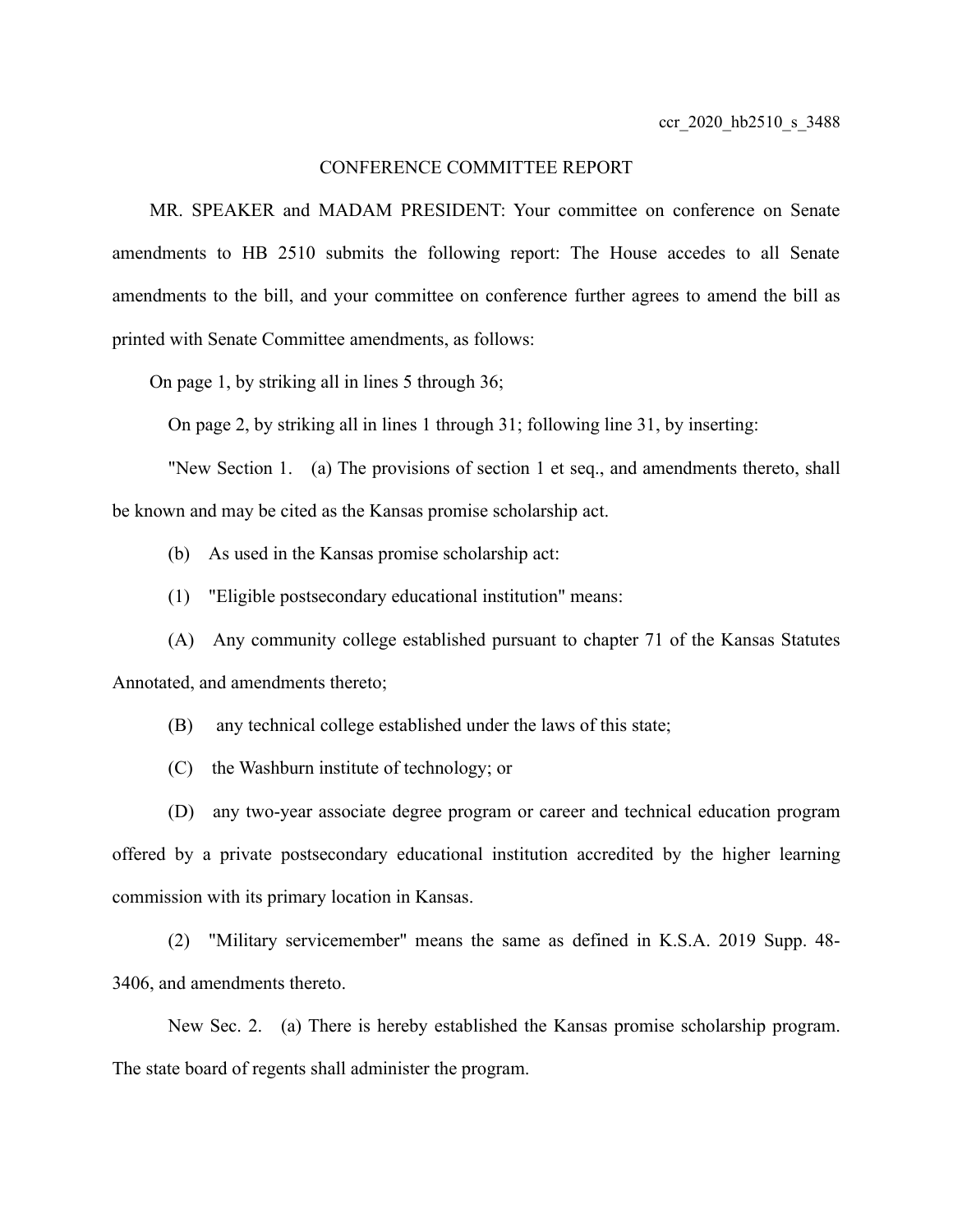(b) On or before March 1, 2021, the state board of regents shall adopt rules and regulations to implement and administer the Kansas promise scholarship program. Such rules and regulations shall establish:

(1) Scholarship application deadlines;

(2) appeal procedures for denial or revocation of a Kansas promise scholarship;

(3) guidelines to ensure as much as is practicable that, if a student who received a Kansas promise scholarship graduates from a career and technical education program or transfer associate degree program pursuant to this act and subsequently enrolls in a state educational institution, as defined in K.S.A. 76-711, and amendments thereto, or municipal university any courses taken by such student shall be transferred to the state educational institution or municipal university and qualify toward the student's baccalaureate degree;

(4) procedures for a student who receives a Kansas promise scholarship to record and report proof of community service and community service hours;

(5) the terms, conditions and requirements that shall be incorporated into each Kansas promise scholarship agreement;

(6) procedures for requesting and approving medical, military and personal absences from an eligible postsecondary educational institution while receiving a Kansas promise scholarship;

(7) criteria for determining whether any student who received a Kansas promise scholarship fulfilled the employment and repayment requirements included in a Kansas promise scholarship agreement as provided in section 5, and amendments thereto; and

(8) criteria for determining when a student who received a Kansas promise scholarship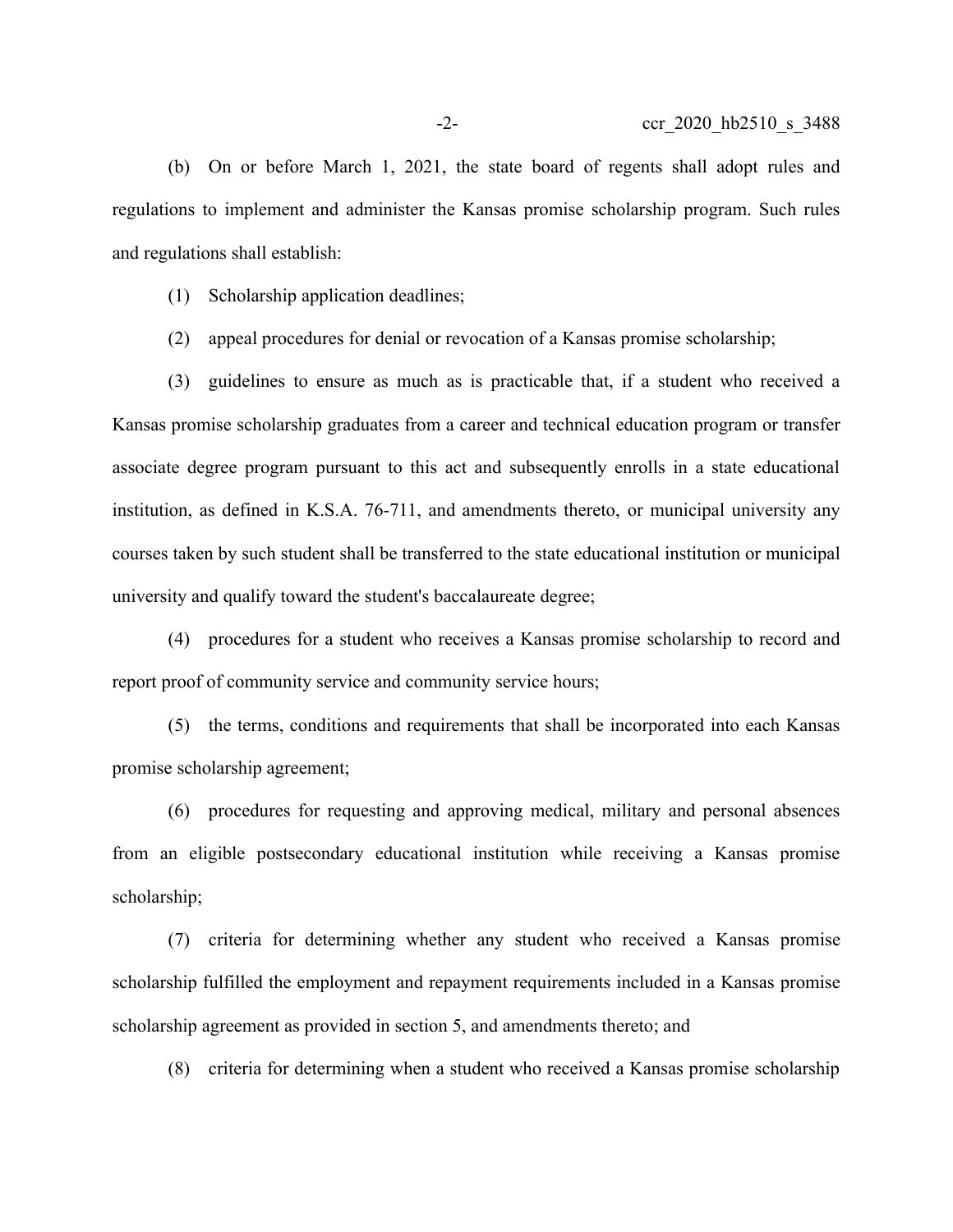may be released from the requirements of a Kansas promise scholarship, if there are special circumstances that caused such student to be unable to complete such requirements.

(c) The state board of regents shall:

(1) Work with community partners, such as community foundations, school districts, postsecondary educational institutions, Kansas business and industry and Kansas economic development organizations to publicize Kansas promise scholarships, including, but not limited to, publicizing eligible postsecondary educational institutions, approved scholarship-eligible educational programs, application procedures and application deadlines;

(2) allocate funds to each eligible postsecondary educational institution for the purpose of awarding Kansas promise scholarships;

(3) request information from eligible postsecondary educational institutions necessary for the administration of this act;

(4) annually collaborate with the department of commerce and Kansas business and industry to identify up to 10 job fields and pathways that currently have the highest need for skilled employees;

(5) designate scholarship-eligible career and technical programs and transfer education programs that correspond to the job fields and pathways identified in paragraph (4);

(6) ensure that any student who received a Kansas promise scholarship fulfills the employment or repayment requirements provided in section 5, and amendments thereto; and

(7) beginning January 2021, annually evaluate the Kansas promise scholarship program and prepare and submit a report to the senate standing committee on education and the house of representatives standing committee on education.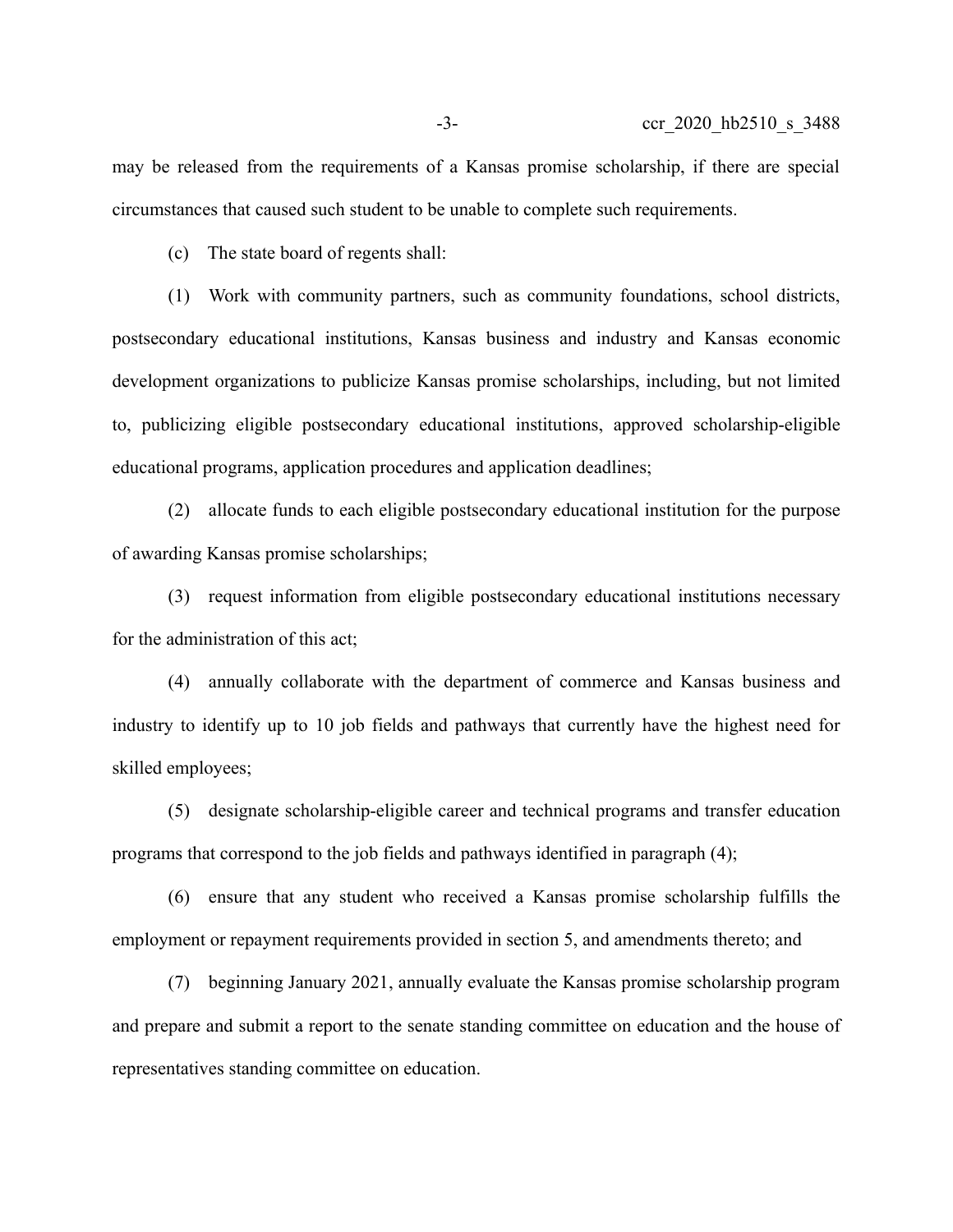New Sec. 3. (a) Subject to appropriations, the amount of a Kansas promise scholarship for a student for each semester shall be the aggregate amount of tuition, required fees and the cost of books and required materials for the educational program at the eligible postsecondary educational institution for the academic year in which the student is enrolled and receiving the scholarship minus the aggregate amount of all other aid awarded to such student for such semester. Aid includes any grant, scholarship or financial assistance awards that do not require repayment. During any fiscal year, the appropriation pursuant to this section shall not exceed \$10,000,000.

(b) If a student is enrolled in an eligible postsecondary education program offered by a four-year eligible postsecondary educational institution, the aggregate amount of tuition, mandatory fees and the cost of books and materials for such eligible postsecondary education program shall be the average cost of tuition, mandatory fees and the cost of books and materials for such eligible postsecondary education program when offered by an eligible public postsecondary educational institution that is not a four-year institution.

New Sec. 4. (a) To be eligible for a Kansas promise scholarship, a student shall:

(1) Be a Kansas resident;

(2) be enrolled in grade 12 in an eligible high school, be a graduate of a Kansas public or private secondary school, have been in the custody of the secretary for children and families as a minor pursuant to the revised Kansas code for care of children at any time while enrolled in any of the grades six through 12 or have obtained a high school equivalency certificate within the preceding 12 months. This paragraph shall not apply to a student who is a dependent child of a military servicemember permanently stationed in another state who graduates from a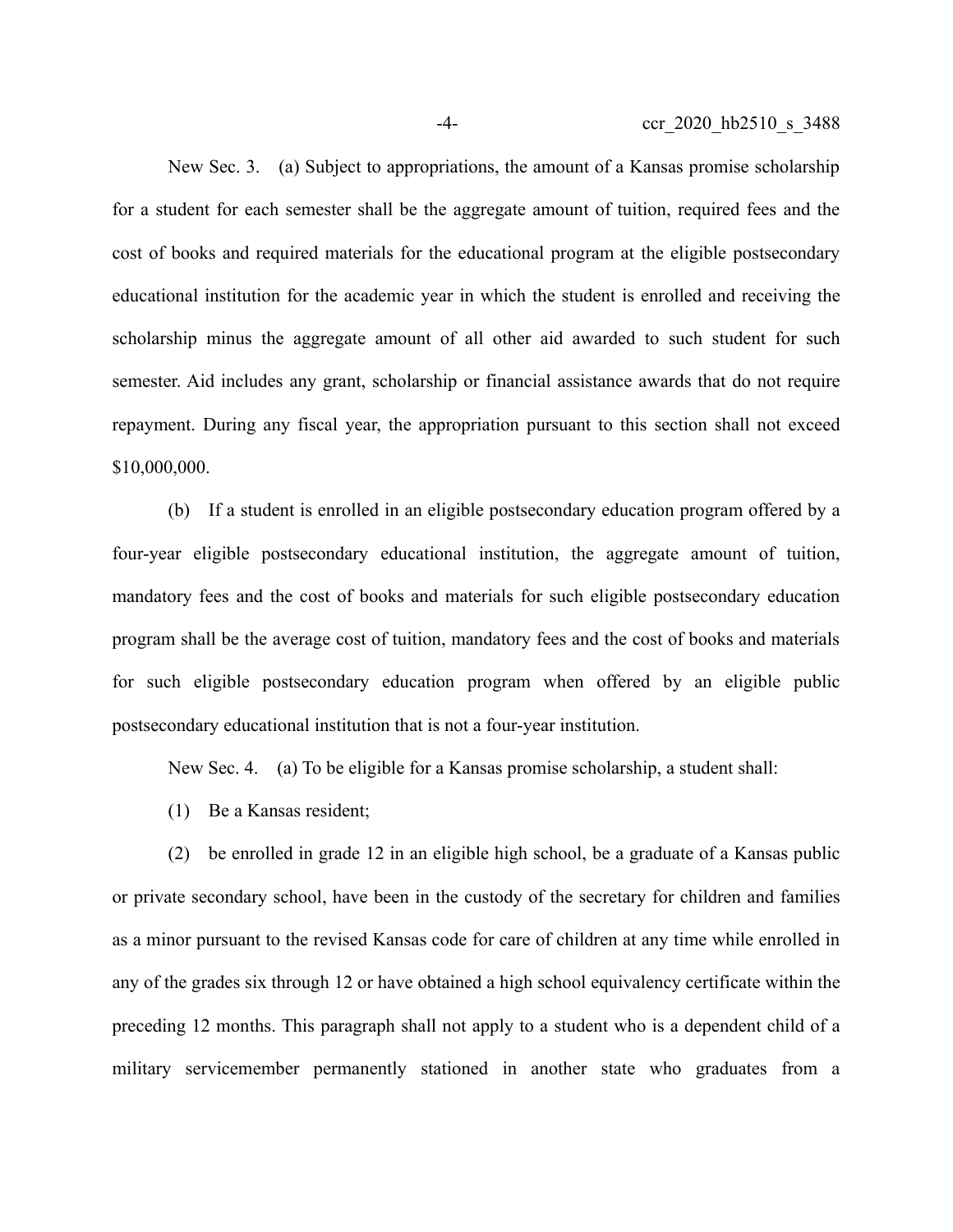postsecondary school or obtains a high school equivalency certificate within the preceding 12 months;

(3) complete the required scholarship application on such forms and in such manner as established by the state board of regents;

(4) enter into a Kansas promise scholarship agreement pursuant to section 5, and amendments thereto;

(5) complete the free application for federal student aid for the academic year in which the student applies to receive a Kansas promise scholarship; and

(6) enroll in an eligible postsecondary educational institution in a scholarship-eligible career and technical education program or associate degree program with coursework in an identified job field that corresponds to a baccalaureate degree program.

(b) To continue to receive a Kansas promise scholarship, a student shall:

(1) Annually complete 100 hours of community service or be verified by the eligible postsecondary educational institution to be employed part-time throughout the time period in which the student is receiving a Kansas promise scholarship;

(2) maintain a minimum cumulative grade point average of 2.0; and

(3) satisfy any other requirements of a Kansas promise scholarship agreement as provided in section 5, and amendments thereto.

(c) Nothing in this act shall prohibit a student who received postsecondary course credit while enrolled in high school from qualifying for a Kansas promise scholarship.

New Sec. 5. (a) As a condition to receiving a Kansas promise scholarship, an eligible student shall enter into a Kansas promise scholarship agreement with the eligible postsecondary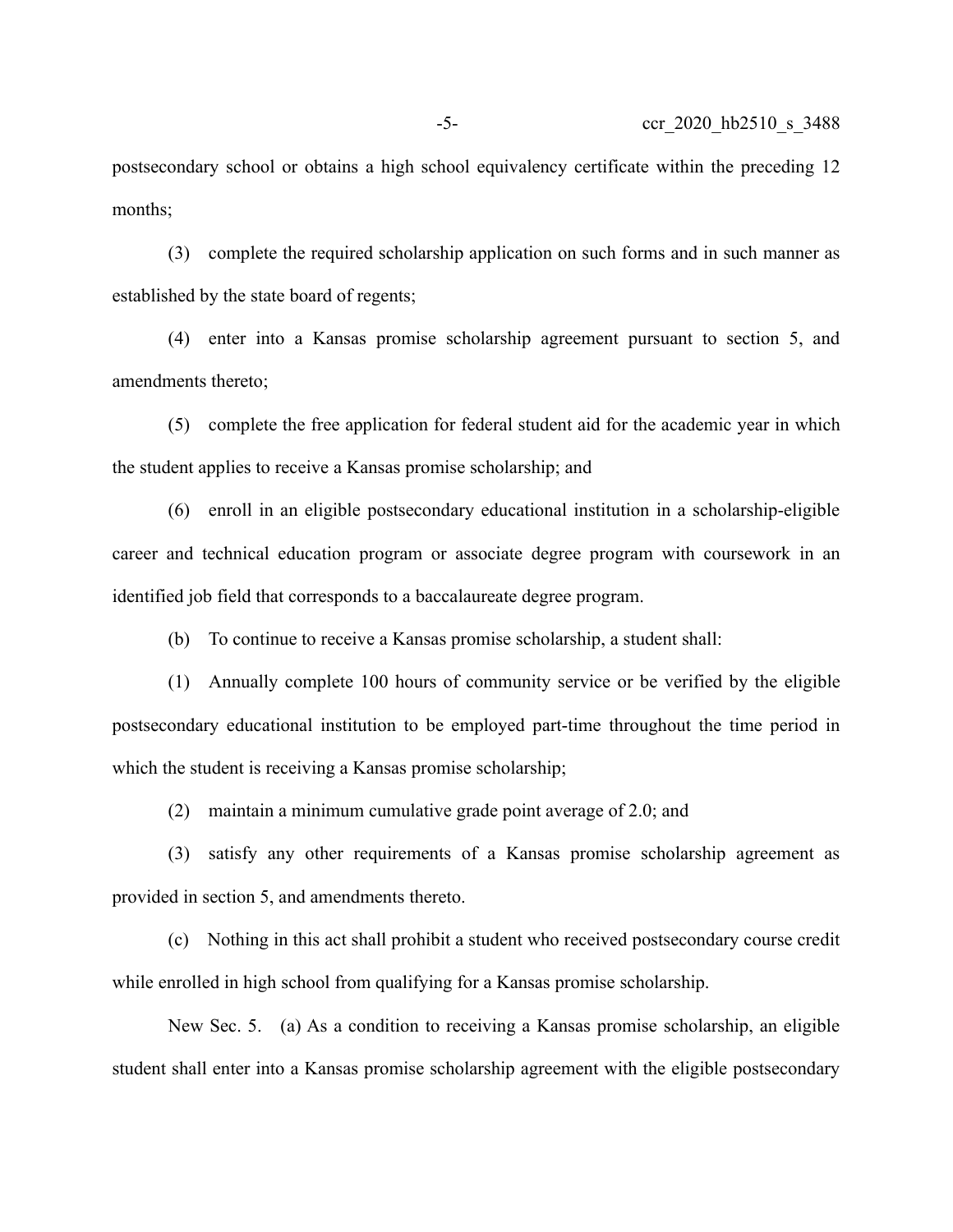educational institution making the scholarship award to such student. Such agreement shall require such student who receives a Kansas promise scholarship to:

(1) Enroll as a full-time student at the eligible postsecondary educational institution for which the student is receiving a Kansas promise scholarship and engage in and complete the required career and technical education program or associate degree program with coursework in an identified job field that corresponds to a baccalaureate degree program;

(2) within six months after graduation from the career and technical education program or associate degree program with coursework in an identified job field that corresponds to a baccalaureate degree program:

(A) Commence work in the state of Kansas for at least two consecutive years following completion of such program; or

(B) enroll as a full-time student in any public or private postsecondary educational institution with its primary location in Kansas and upon graduation or failure to re-enroll as a full-time student at such institution, commence work in Kansas for at least two consecutive years following the completion of such program;

(3) maintain records and make reports to the state board of regents on such forms and in such manner as required by the state board of regents to document the satisfaction of the requirements of this act; and

(4) upon failure to satisfy the requirements of a Kansas promise scholarship agreement, repay the amount of the Kansas promise scholarship the student received under the program as provided in subsection (b).

(b) (1) Except as provided in subsection (c), if any student who receives a Kansas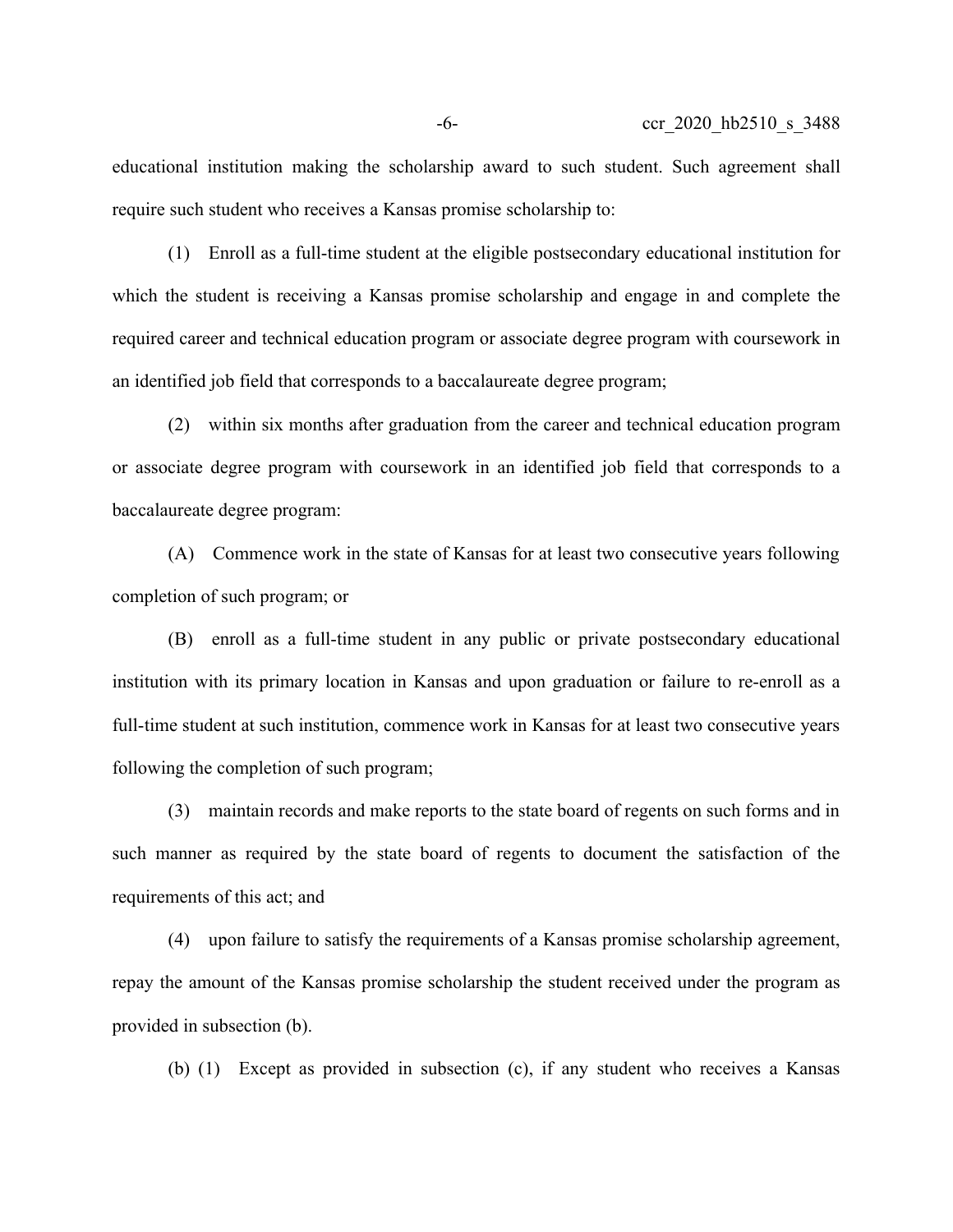promise scholarship fails to satisfy the requirements of a Kansas promise scholarship agreement entered into pursuant to this section, such student shall pay an amount equal to the total amount of money received by such student pursuant to such agreement that is financed by the state of Kansas plus accrued interest at a rate equivalent to the interest rate applicable to loans made under the federal PLUS program at the time such person first entered into an agreement. Installment payments of such amounts may be made in accordance with rules and regulations of the state board of regents. Such installment payments shall begin six months after the date of the action or circumstances that cause such student to fail to satisfy the requirements of a Kansas promise scholarship agreement, as determined by the state board of regents upon the circumstances of each individual case. All moneys received pursuant to this subsection shall be remitted to the state treasurer in accordance with the provisions of K.S.A. 75-4215, and amendments thereto. Upon receipt of each such remittance, the state treasurer shall deposit the entire amount in the state treasury to the credit of the state general fund.

(2) The state board of regents is authorized to turn any repayment account arising under this act to a designated loan servicer or collection agency, the state not being involved other than to receive payments from the loan servicer or collection agency at the interest rate prescribed under this subsection.

(c) Any requirement under a Kansas promise scholarship agreement entered into pursuant to this section may be postponed for good cause in accordance with rules and regulations of the state board of regents.

(d) A student who received a Kansas promise scholarship and entered into a Kansas promise scholarship agreement satisfies the requirements under such agreement when such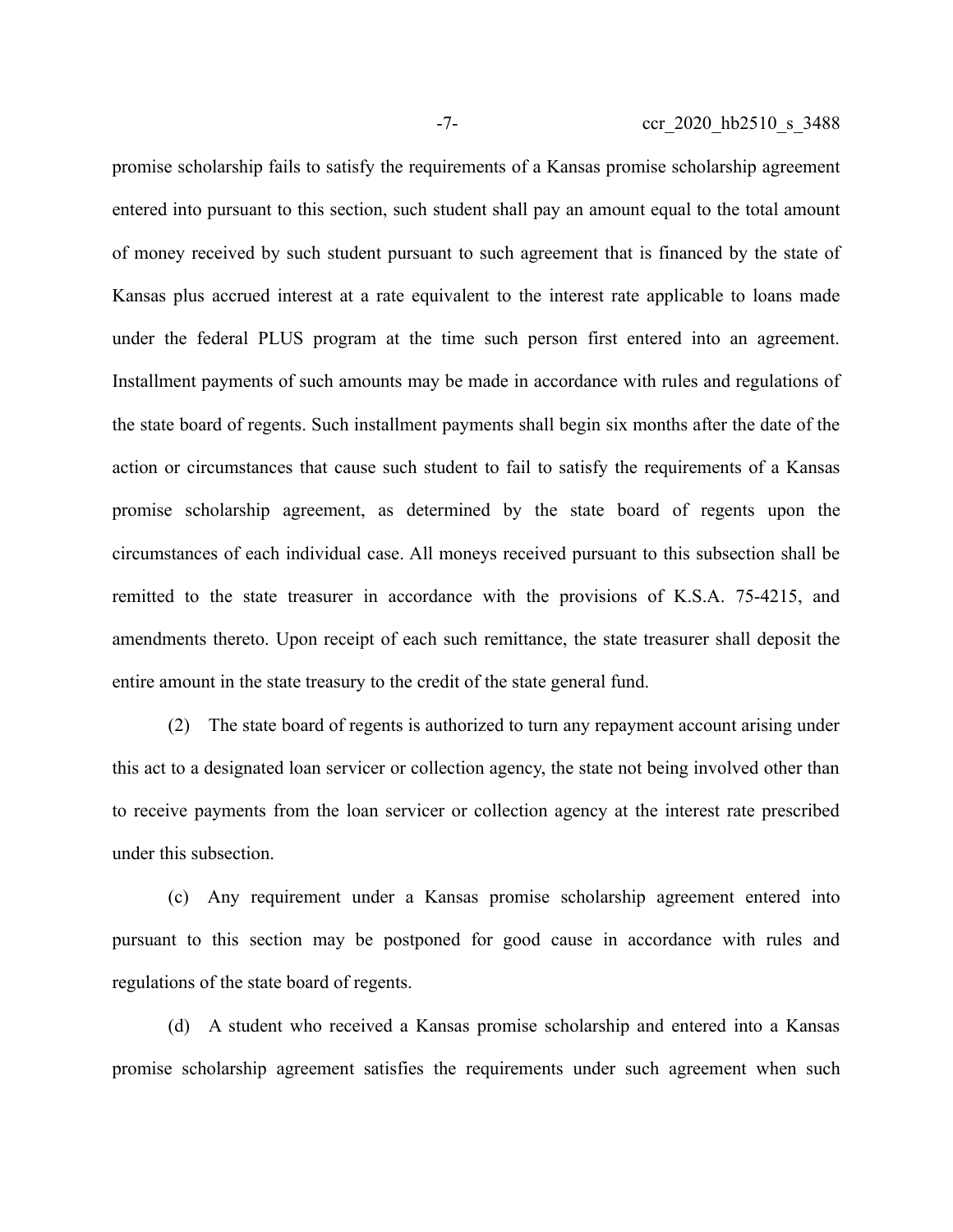student:

(1) Completes the requirements in accordance with such agreement;

(2) fails to satisfy the requirements for completion of the educational requirements after making the best effort possible to do so;

(3) is unable to obtain employment and continue in such employment after making the best effort possible to do so;

(4) is unable to satisfy the requirements due to permanent physical disability; or

(5) dies.

New Sec. 6. On and after July 1, 2025, no Kansas promise scholarship shall be awarded to any student who has not previously been awarded a Kansas promise scholarship prior to July 1, 2025.

New Sec. 7. (a) The state department of education and the department for children and families shall collaborate to prepare a Kansas foster care children annual academic report card. The annual report card shall include the following data for the preceding school year:

(1) The graduation rate of foster care students;

(2) the number and percentage of foster care students that were promoted to the next grade level;

(3) the number and percentage of foster care students that were suspended during the school year;

(4) the number and percentage of foster care students that were expelled during the school year;

(5) state standardized assessment scores for foster care students, including the number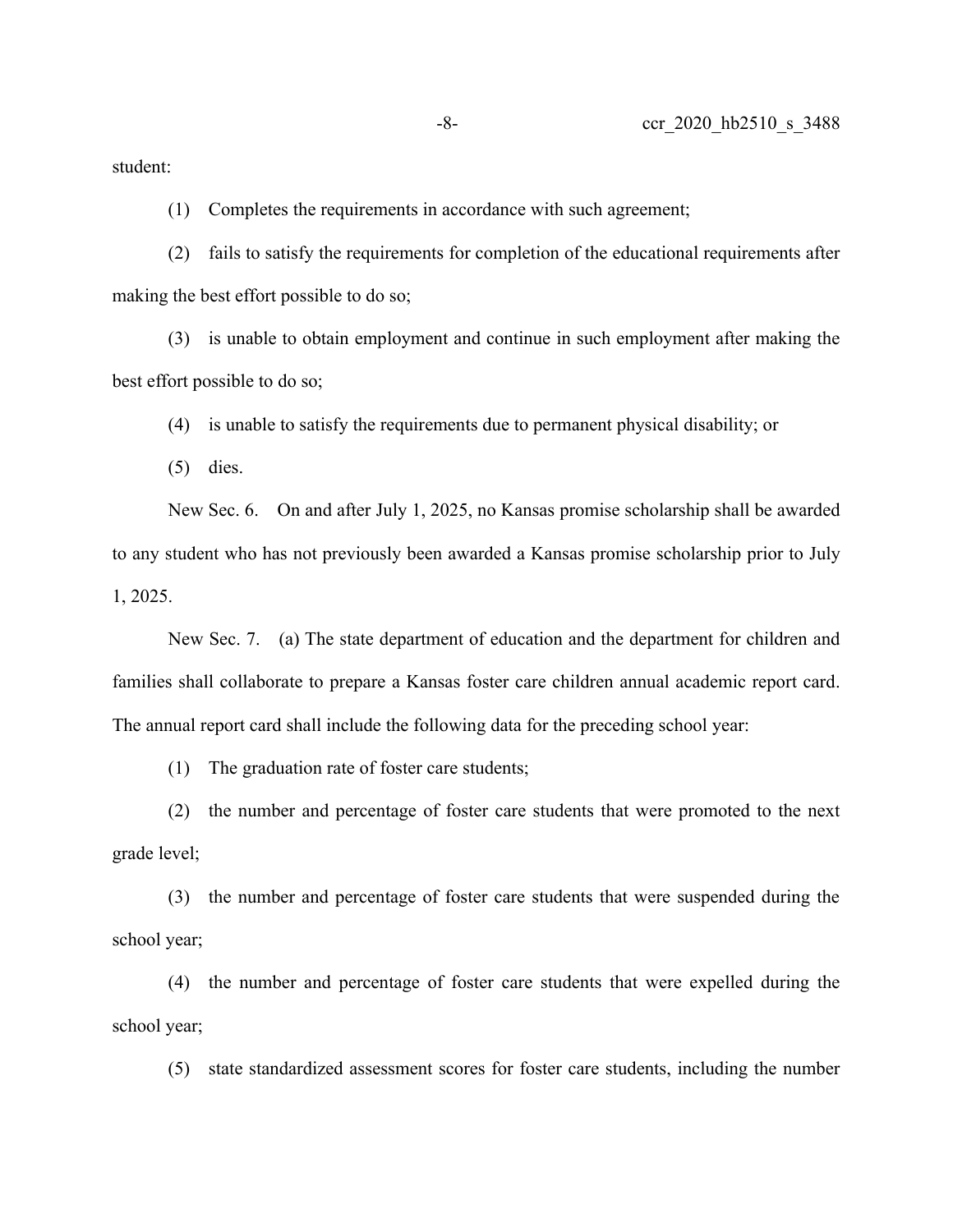and percentage of students meeting academic standards as determined by the state board of education;

(6) the number and percentage of foster care students enrolled in any preschool-aged atrisk program, Kansas preschool pilot program or early childhood special education program under section 619 of part B of the individuals with disabilities act;

(7) the number and percentage of foster care students that participated in the mental health intervention team pilot program or a similar mental health program;

(8) the total number of foster care students enrolled in a school district or nonpublic school and the disaggregated number and percentage of foster care students enrolled in school districts and accredited nonpublic schools; and

(9) de-identified disaggregated race and ethnicity data for each data set required in paragraphs (1) through (8).

(b) On or before January 15 of each year, the state department of education and the department for children and families shall prepare and submit the Kansas foster care children annual academic report card to the senate committee on education and the house committee on education.

(c) As used in this section:

(1) "Foster care student" means any individual who was in the custody of the Kansas department for children and families at any time when such student attended a school during the school year for which the report required pursuant to this section is to be completed.

(2) "School" means any school of a school district or any nonpublic school accredited by the state board of education.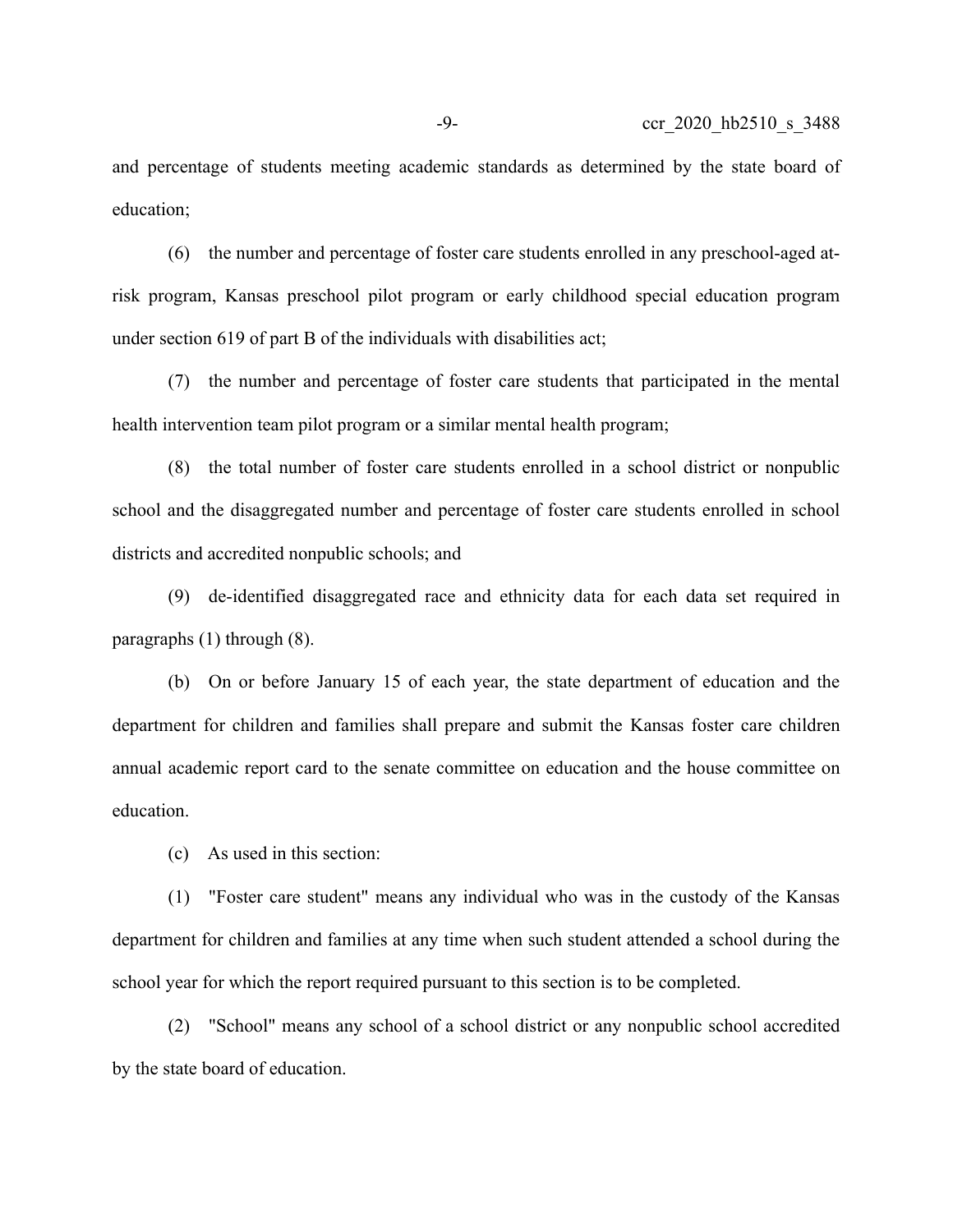New Sec. 8. (a) The state board of regents is hereby authorized and empowered, for and on behalf of Kansas state university, to sell and convey all of the rights, title and interest subject to all easements and appurtenances in the following described real estate located in Saline county, Kansas: Lot Eleven (11), less West 100' feet, Block Twelve (12), Schilling Subdivision No. 5, to the City of Salina, Saline County, Kansas. Formerly a tract of land in Block Two (2) Schilling Subdivision Lying in the Northeast Quarter (NE/4) of Section Three (3), Township Fifteen (15) South, Range Three (3) West of the Sixth (6th) P.M. as shown in Deed recorded November 18, 1966, in Book 268, pages 476 through 503 and legal found on page 485.

(b) Conveyance of such rights, title and interest in such real estate shall be executed in the name of the state board of regents by its chairperson and executive officer. All proceeds from the sale and conveyance thereof shall be deposited in the restricted fees account of Kansas state university.

(c) No conveyance of real estate authorized by this section shall be made or accepted by the state board of regents until the deeds, titles and conveyances have been reviewed and approved by the attorney general. In the event that the state board of regents determines that the legal description of the real estate described in this section is incorrect, the state board of regents may convey the property utilizing the correct legal description, but the deed conveying the property shall be subject to the approval of the attorney general. The conveyance authorized by this section shall not be subject to the provisions of K.S.A. 75-3043a or 75-6609, and amendments thereto.

New Sec. 9. (a) Each eligible postsecondary educational institution that accepts students for enrollment pursuant to the Kansas challenge to secondary school students act shall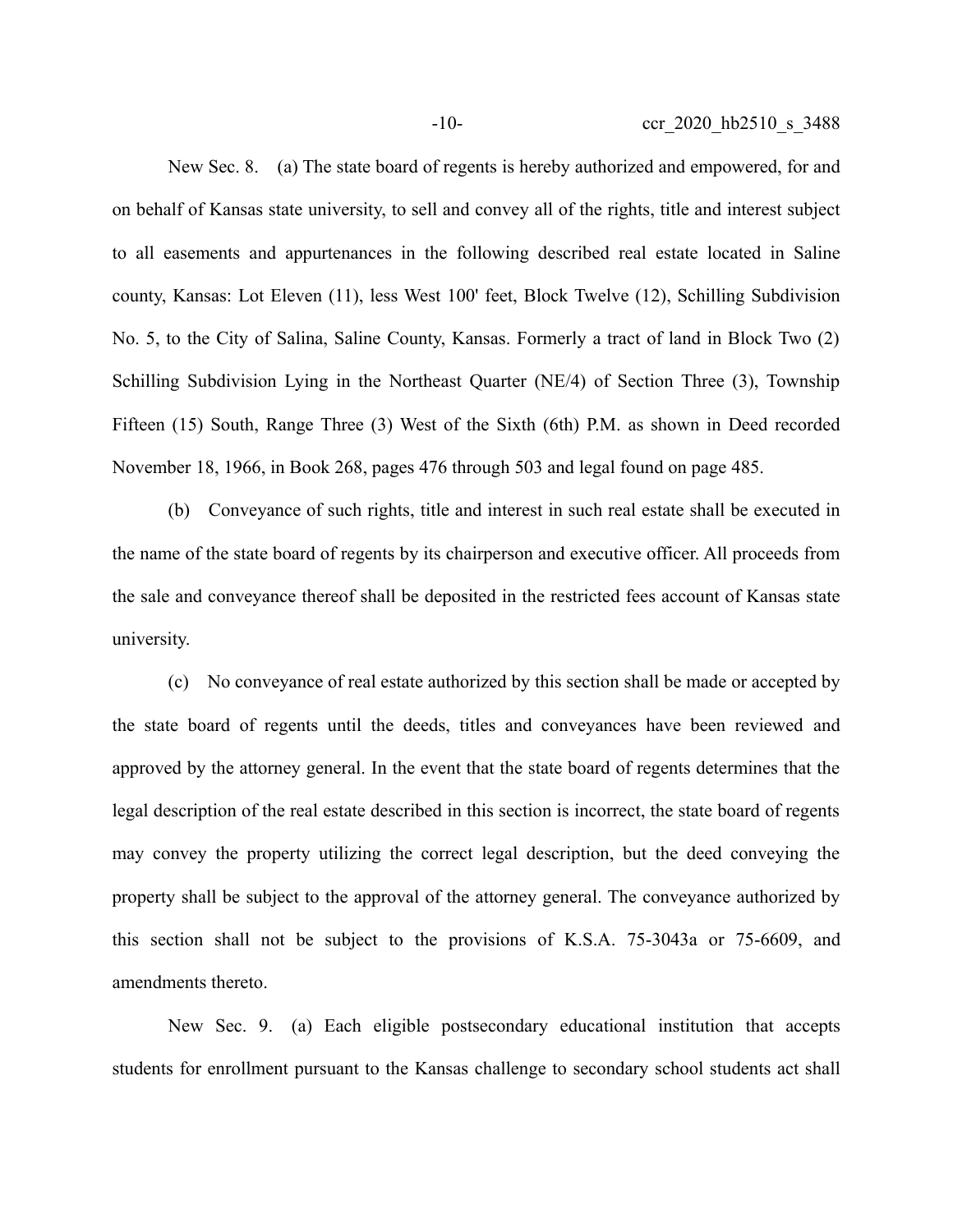submit a report annually to the state board of regents. Such report shall include, but not be limited to, the following:

(1) The number of students from each school district enrolled in the eligible postsecondary educational institution, including the number of students in the custody of the secretary for children and families;

(2) the number of students who successfully complete the courses in which such students are enrolled at the eligible postsecondary educational institution;

(3) the tuition rate charged for students compared to the tuition rate charged to individuals who are regularly enrolled and attending the eligible postsecondary educational institution; and

(4) the amount and percentage of tuition each school district is paying pursuant to K.S.A. 72-3223, and amendments thereto.

(b) The state board of regents shall compile and prepare a summary report of the reports submitted pursuant to subsection (a) and shall submit such report to the house standing committee on education and the senate standing committee on education on or before February 15 of each year commencing in 2021.

Sec. 10. K.S.A. 2019 Supp. 17-2707 is hereby amended to read as follows: 17-2707. As used in this act, unless the context clearly indicates that a different meaning is intended:

(a) "Professional corporation" means a corporation organized under this act.

(b) "Professional service" means the type of personal service rendered by a person duly licensed, registered or certified by this state as a member of any of the following professions, each paragraph constituting one type: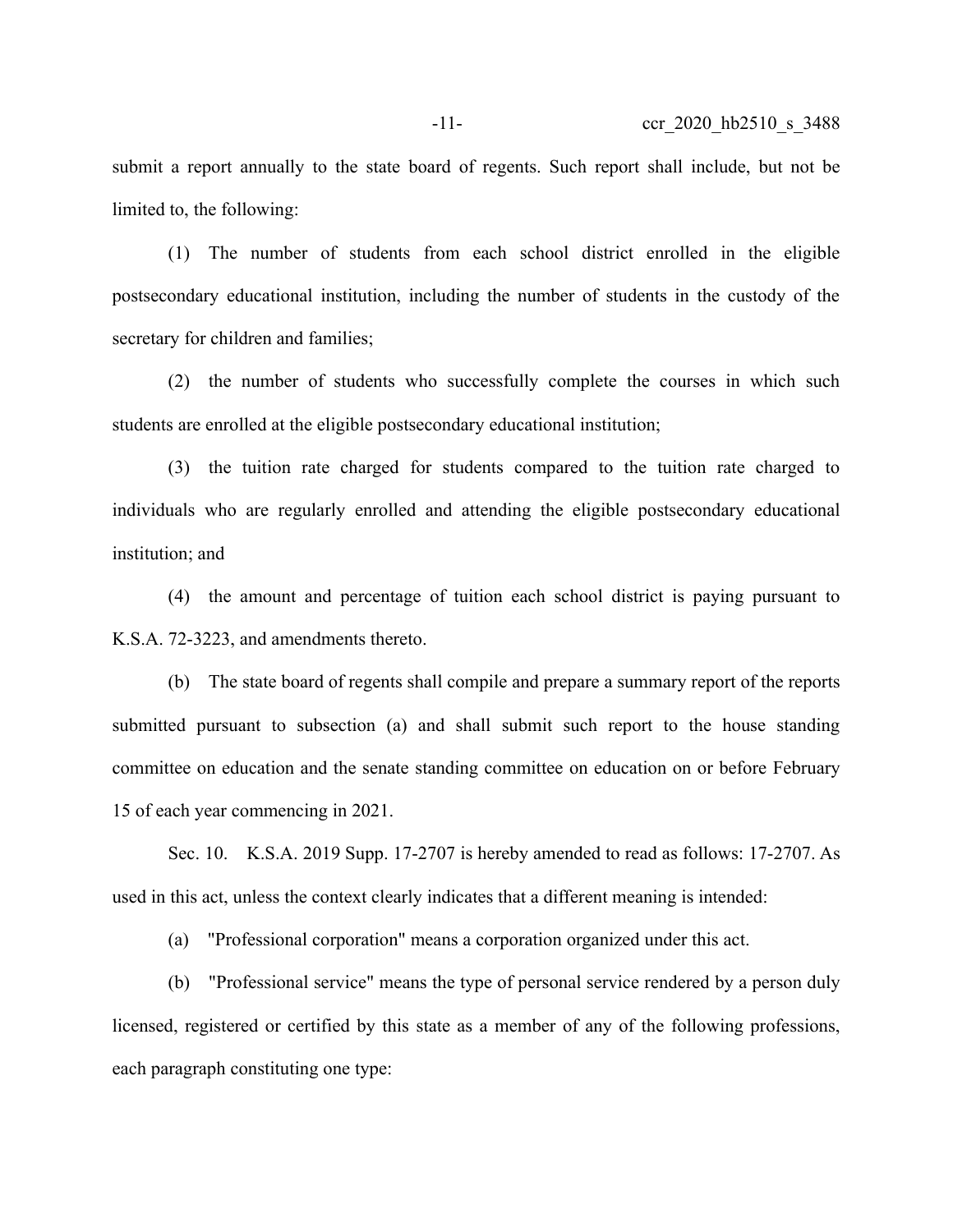- (1) A certified public accountant;
- (2) an architect;
- (3) an attorney-at-law;
- (4) a chiropractor;
- (5) a dentist;
- (6) an engineer;
- (7) an optometrist;
- (8) an osteopathic physician or surgeon;
- (9) a physician, surgeon or doctor of medicine;
- (10) a veterinarian;
- (11) a podiatrist;
- (12) a pharmacist;
- (13) a land surveyor;
- (14) a licensed psychologist;
- (15) a specialist in clinical social work;
- (16) a licensed physical therapist;
- (17) a landscape architect;
- (18) a registered professional nurse;
- (19) a real estate broker or salesperson;
- (20) a clinical professional counselor;
- (21) a geologist;
- (22) a clinical psychotherapist;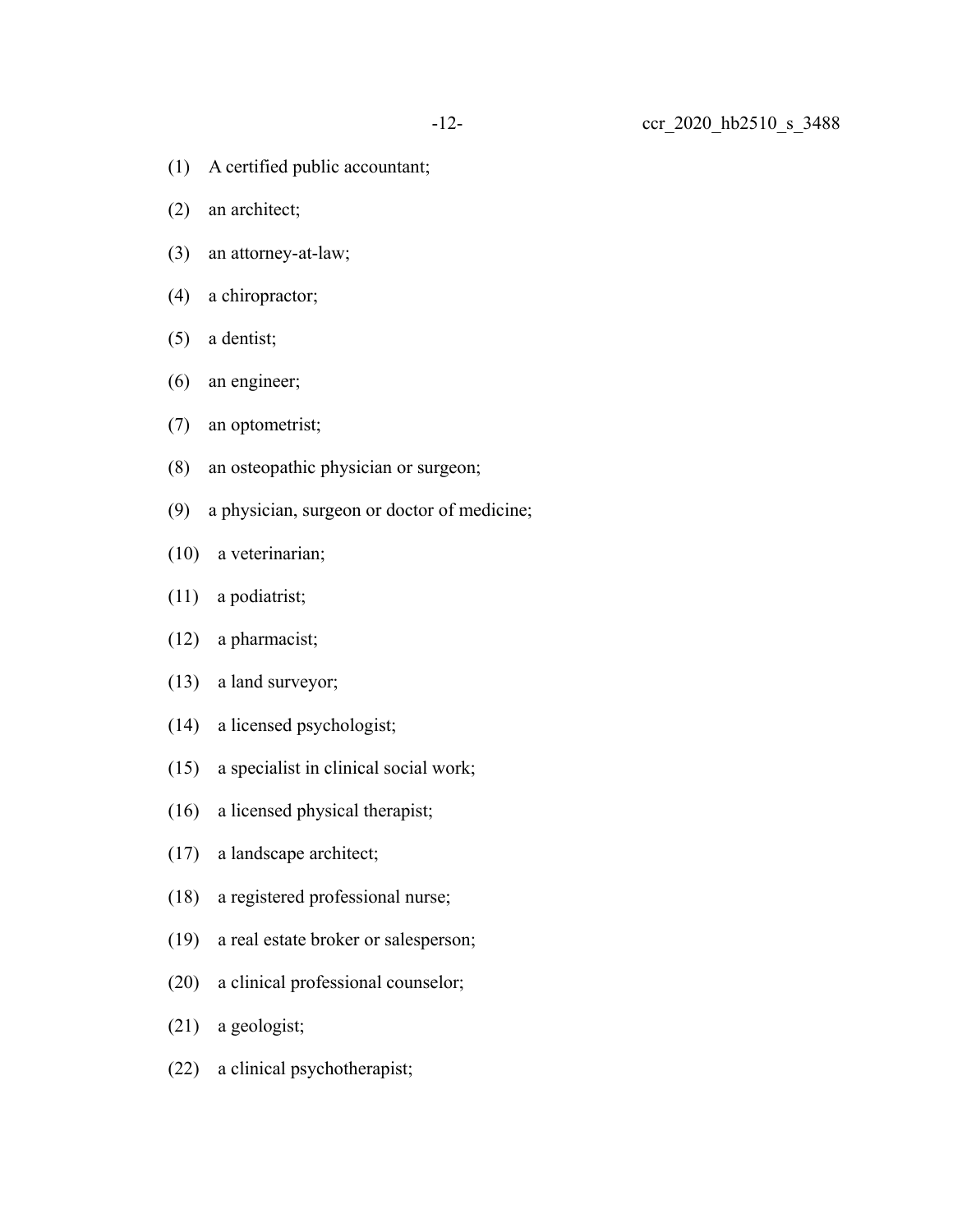(23) a clinical marriage and family therapist;

(24) a licensed physician assistant;

(25) a licensed occupational therapist;

(26) a licensed audiologist;

(27) a licensed speech-pathologist; and

(28) a licensed naturopathic doctor.

(c) "Regulating board" means the court, board or state agency which that is charged with the licensing, registering or certifying and regulation of the practice of the profession-which that the professional corporation is organized to render.

(d) "Qualified person" means:

(1) Any natural person licensed, registered or certified to practice the same type of profession which that any professional corporation is authorized to practice;

(2) the trustee of a trust-which that is a qualified trust under-subsection  $(a)$  of section 401(a) of the federal internal revenue code, as in effect on January 1, 2004, or of a contribution plan—which that is a qualified employee stock ownership plan under—subsection  $(a)$  of section  $409A(a)$  of the federal internal revenue code, as in effect on January 1, 2004; or

(3) the trustee of a revocable living trust established by a natural person who is licensed, registered or certified to practice the type of profession-which that any professional corporation is authorized to practice, if the terms of such trust provide that such natural person is the principal beneficiary and sole trustee of such trust and such trust does not continue to hold title to professional corporation stock following such natural person's death for more than a reasonable period of time necessary to dispose of such stock; or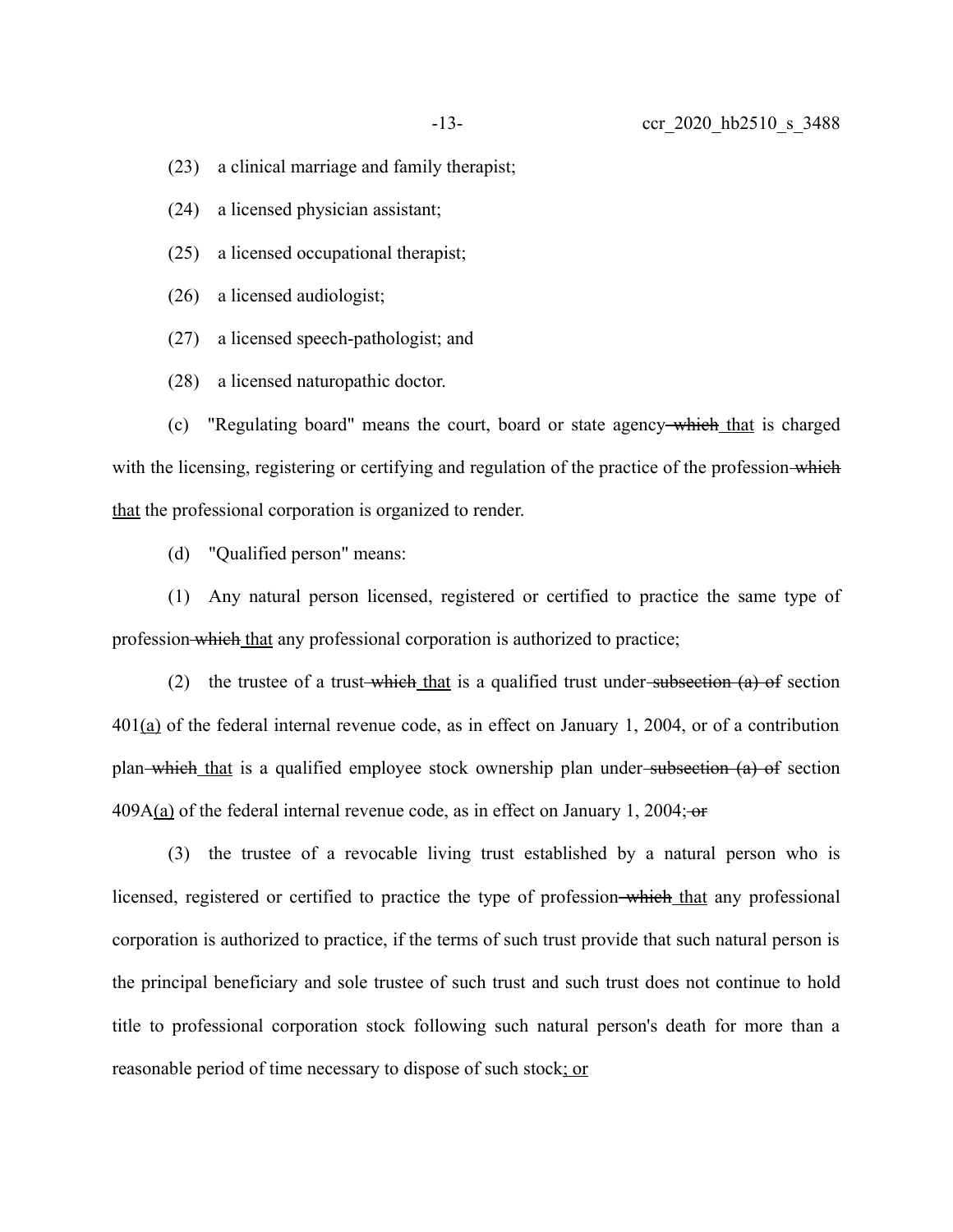(4) a healing arts school clinic authorized to perform professional services in accordance with K.S.A. 65-2877a, and amendments thereto.

Sec. 11. K.S.A. 2019 Supp. 17-7668 is hereby amended to read as follows: 17-7668. (a) Unless otherwise specifically prohibited by law, a limited liability company may carry on any lawful business, purpose or activity, whether or not for profit with the exception of the business of granting policies of insurance, or assuming insurance risks or banking as defined in K.S.A. 9- 702, and amendments thereto.

(b) A limited liability company shall possess and may exercise all the powers and privileges granted by this act or by any other law or by its operating agreement, together with any powers incidental thereto, including such powers and privileges as are necessary or convenient to the conduct, promotion or attainment of the business, purposes or activities of the limited liability company.

(c) A limited liability company organized and existing under the Kansas revised limited liability company act or otherwise qualified to do business in Kansas may have and exercise all powers which that may be exercised by a Kansas professional association or professional corporation under the professional corporation law of Kansas, including employment of professionals to practice a profession, which shall be limited to the practice of one profession, except as provided in K.S.A. 17-2710, and amendments thereto.

(d) Only a qualified person may be a member of a limited liability company organized to exercise powers of a professional association or professional corporation. No membership may be transferred to another person until there is presented to such limited liability company a certificate by the licensing body, as defined in K.S.A. 74-146, and amendments thereto, stating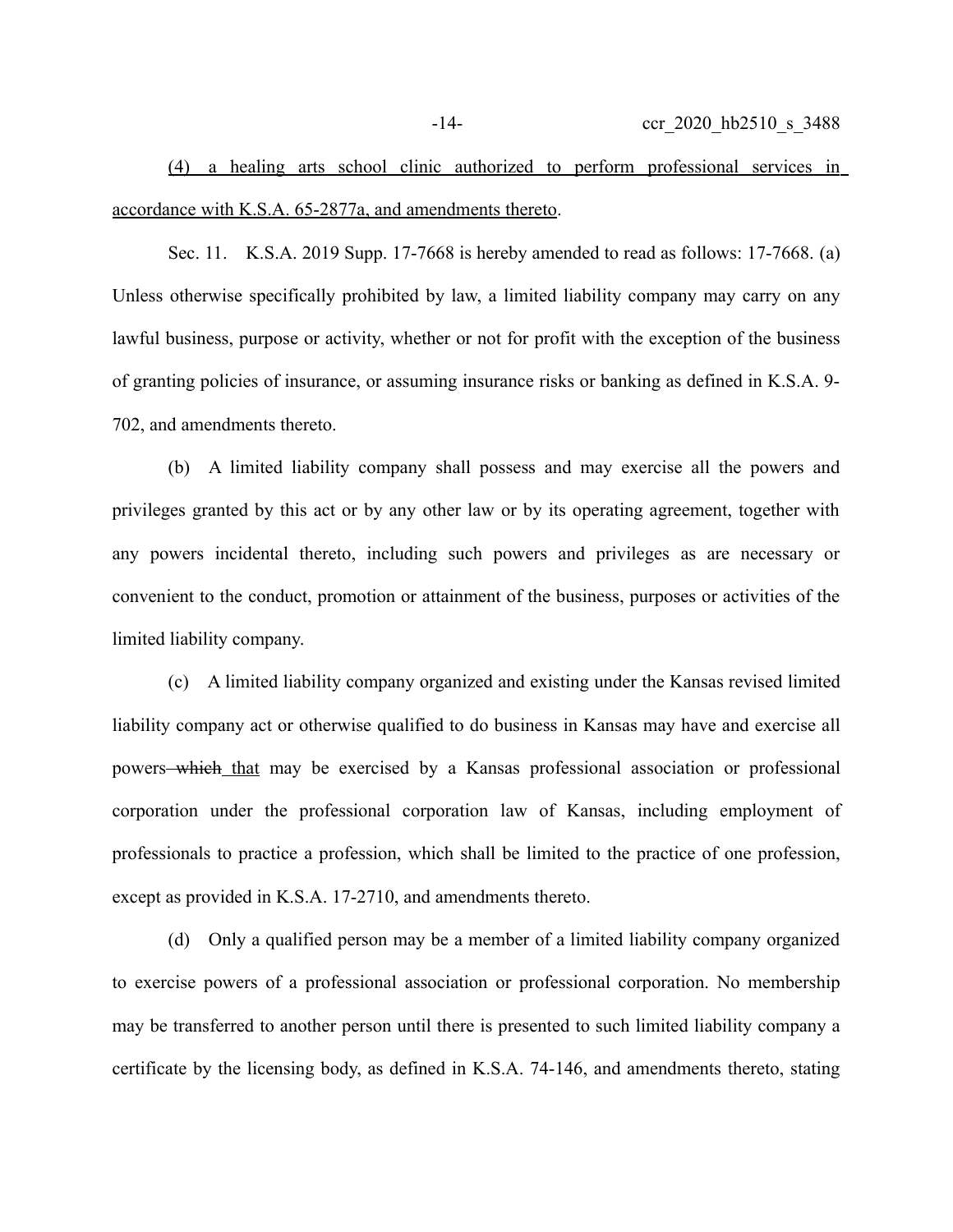that the person to whom the transfer is made or the membership issued is duly licensed to render the same type of professional services as that for which the limited liability company was organized.

(e) As used in the section, "qualified person" means:

(1) Any natural person licensed to practice the same type of profession-which that any professional association or professional corporation is authorized to practice;

(2) the trustee of a trust-which that is a qualified trust under-subsection  $(a)$  of section 401(a) of the federal internal revenue code of 1986, as in effect, on July 1, 1999, or of a contribution plan which that is a qualified employee stock ownership plan under subsection  $(a)$  $\theta$  section 409A(a) of the federal internal revenue code of 1986, as in effect, on July 1, 1999;

(3) the trustee of a revocable living trust established by a natural person who is licensed to practice the type of profession—which that any professional association or professional corporation is authorized to practice, if the terms of such trust provide that such natural person is the principal beneficiary and sole trustee of such trust and such trust does not continue to hold title to membership in the limited liability company following such natural person's death for more than a reasonable period of time necessary to dispose of such membership;

(4) a Kansas professional corporation or foreign professional corporation in which at least one member or shareholder is authorized by a licensing body, as defined in K.S.A. 74-146, and amendments thereto, to render in this state a professional service permitted by the articles of organization; or

(5) a general partnership or limited liability company, if all partners or members thereof are authorized to render the professional services permitted by the articles of organization of the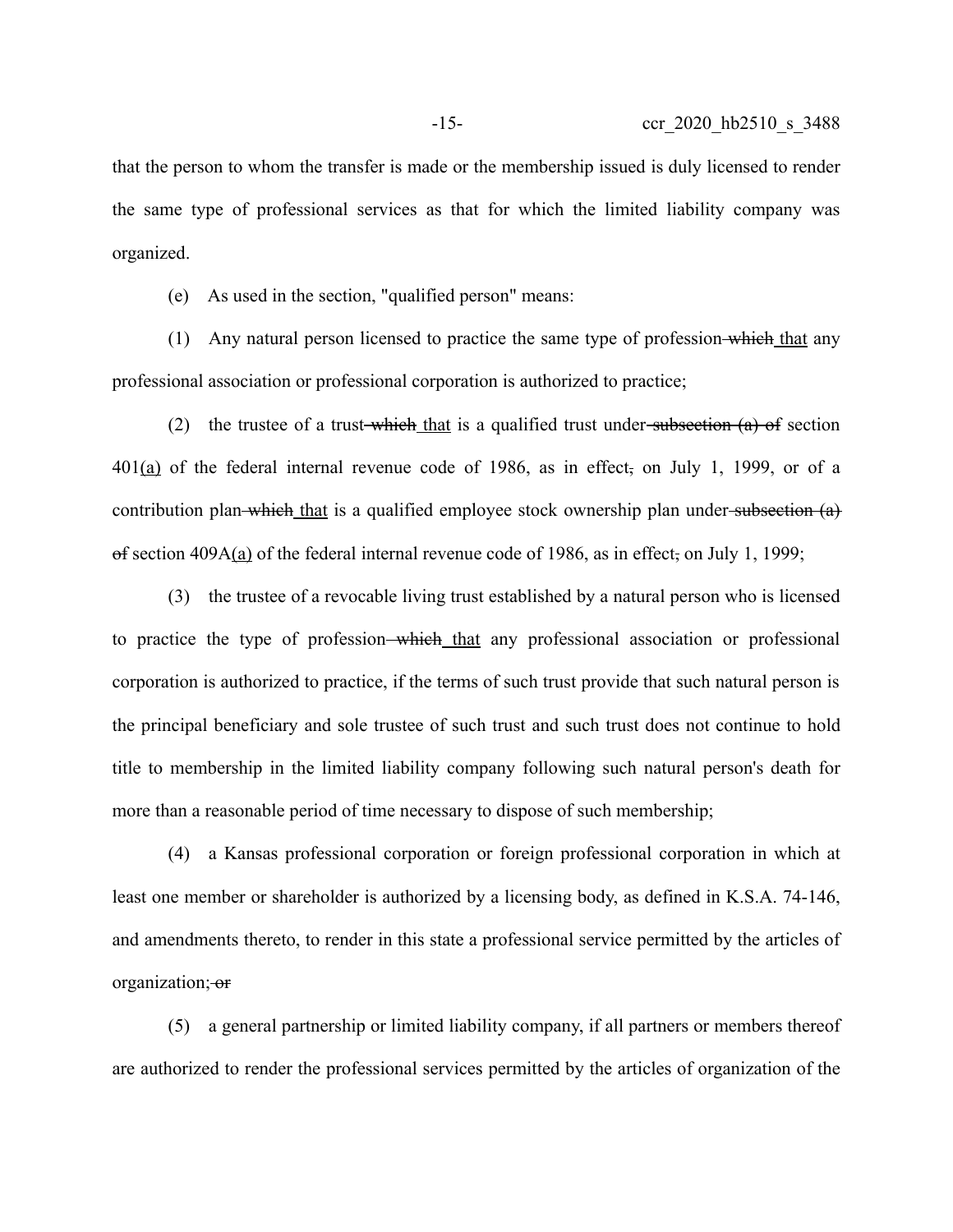limited liability company formed pursuant to this section and in which at least one partner or member is authorized by a licensing authority of this state to render in this state the professional services permitted by the articles of organization of the limited liability company; or

(6) a healing arts school clinic authorized to perform professional services in accordance with K.S.A. 65-2877a, and amendments thereto.

(f) Nothing in this act shall restrict or limit in any manner the authority and duty of any licensing body, as defined in K.S.A. 74-146, and amendments thereto, for the licensing of individual persons rendering a professional service or the practice of the profession which that is within the jurisdiction of the licensing body, notwithstanding that the person is an officer, manager, member or employee of a limited liability company organized to exercise powers of a professional association or professional corporation. Each licensing body may adopt rules and regulations governing the practice of each profession as are necessary to enforce and comply with this act and the law applicable to each profession.

(g) A licensing body, as defined in K.S.A. 74-146, and amendments thereto, the attorney general or district or county attorney may bring an action in the name of the state of Kansas in quo warranto or injunction against a limited liability company engaging in the practice of a profession without complying with the provisions of this act.

(h) Notwithstanding any provision of this act to the contrary, without limiting the general powers enumerated in subsection (b), a limited liability company shall, subject to such standards and restrictions, if any, as are set forth in its operating agreement, have the power and authority to make contracts of guaranty and suretyship and enter into interest rate, basis, currency, hedge or other swap agreements or cap, floor, put, call, option, exchange or collar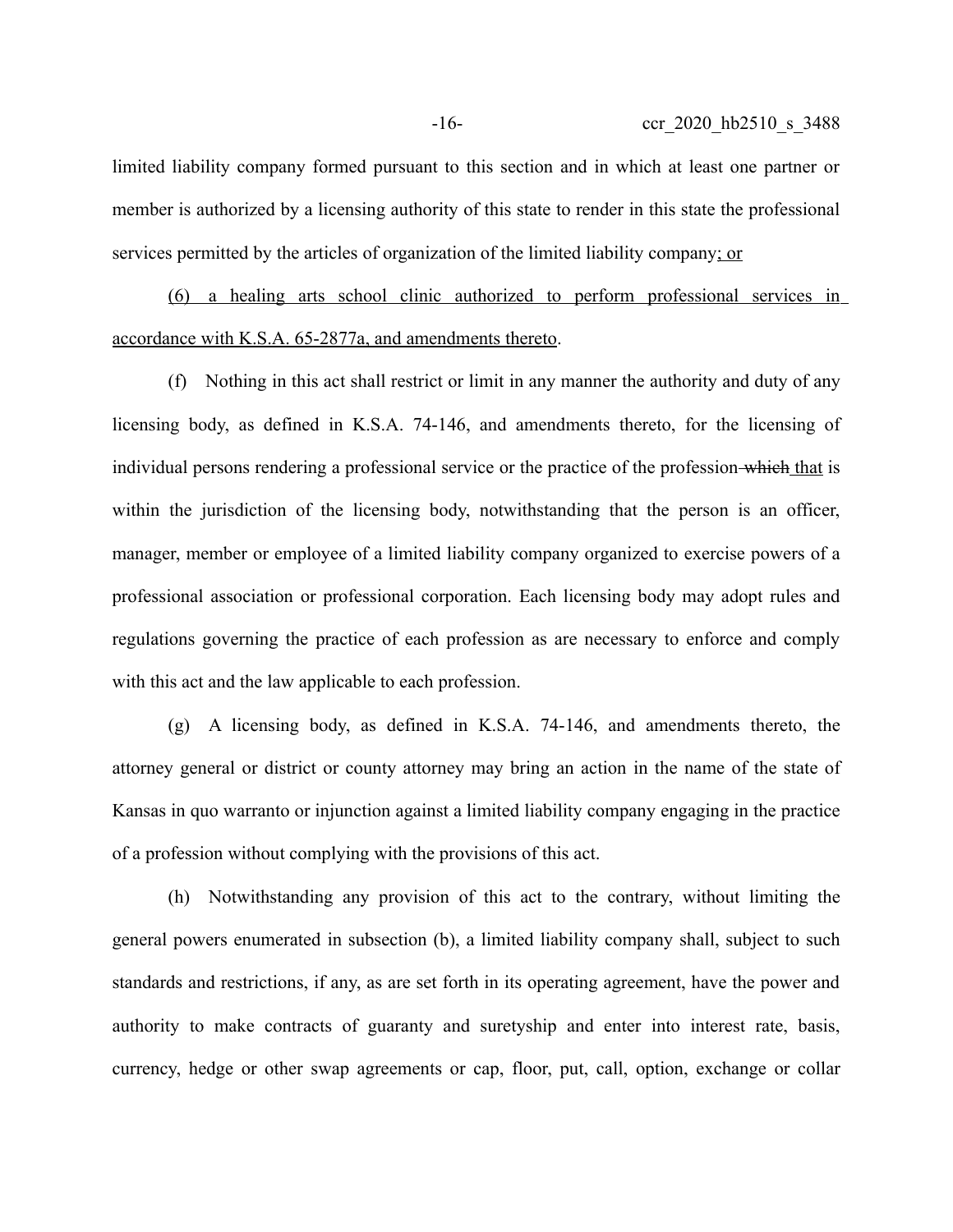agreements, derivative agreements, or other agreements similar to any of the foregoing.

(i) Unless otherwise provided in an operating agreement, a limited liability company has the power and authority to grant, hold or exercise a power of attorney, including an irrevocable power of attorney.

Sec. 12. K.S.A. 65-2877a, as amended by section 5 of chapter 52 of the 2019 Session Laws of Kansas, is hereby amended to read as follows: 65-2877a. No provision of law prohibiting practice of the healing arts by a general corporation business organization shall apply to a healing arts school clinic under the supervision of a person licensed to practice the same branch of the healing arts if such healing arts school is:

(a) Approved by the board if the healing arts school is;

(b) a non-profit entity under section 501(c)(3) of the internal revenue code of 1986, is: and

(c) approved by the state board of regents, and as part of its academic requirements provides clinical training to its students under the supervision of persons who are licensed to practice a branch of the healing arts in this state or exempt from such approval under K.S.A. 74- 32,164, and amendments thereto.

Sec. 13. K.S.A. 72-3220 is hereby amended to read as follows: 72-3220.  $(a)$ K.S.A. 72-3220 through 72-3224, and amendments thereto, and section 9 , and amendments thereto, shall be known and may be cited as the Kansas challenge to secondary school pupils students act.

(b) The provisions of this section shall take effect and be in force from and after July 1, 1993.

Sec. 14. K.S.A. 72-3221 is hereby amended to read as follows:  $72-3221$ .  $(a)$ -The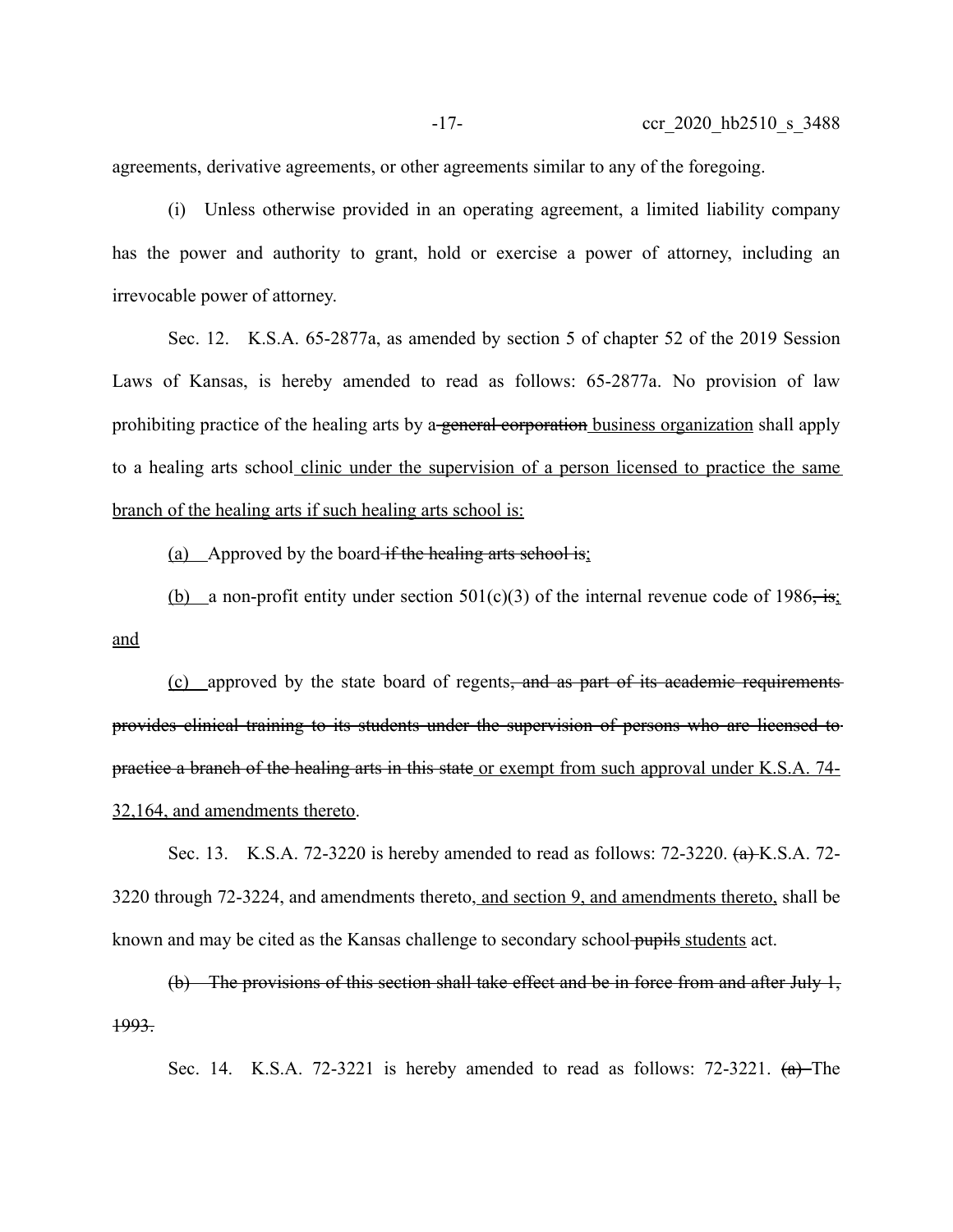legislature hereby declares that secondary school pupils students should be challenged continuously in order to maintain their interests in the pursuit of education and skills critical to success in the modern world. Therefore, it is the purpose and intention of the Kansas challenge to secondary school pupils students act to provide a means whereby that school districts, in cooperation with institutions of postsecondary education, may provide new and exciting challenges to secondary school-pupils students by encouraging them such students to take full advantage of the wealth of postsecondary education educational opportunities available in this state.

(b) The provisions of this section shall take effect and be in force from and after July 1, 1993.

Sec. 15. K.S.A. 72-3222 is hereby amended to read as follows: 72-3222. As used in the Kansas challenge to secondary school-pupils students act:

(a) "Concurrent enrollment pupil" "Student" means a person who: (1) Is enrolled in grades 10, 11 or 12 maintained by a school district, or a gifted child who is enrolled in any of the grades 9 through 12 maintained by a school district,  $(2)$  has an individualized plan of study or an individualized education program; (3) has demonstrated the ability to benefit from participation in the regular curricula of eligible postsecondary education educational institutions, (4) has been authorized by the principal of the school attended to apply for enrollment at an eligible postsecondary education educational institution<sub> $\vec{i}$ </sub> and (5) is acceptable or has been accepted for enrollment at an eligible postsecondary education educational institution.

(b) "Eligible postsecondary—education educational institution" means any state educational institution, community college, municipal university, technical college or accredited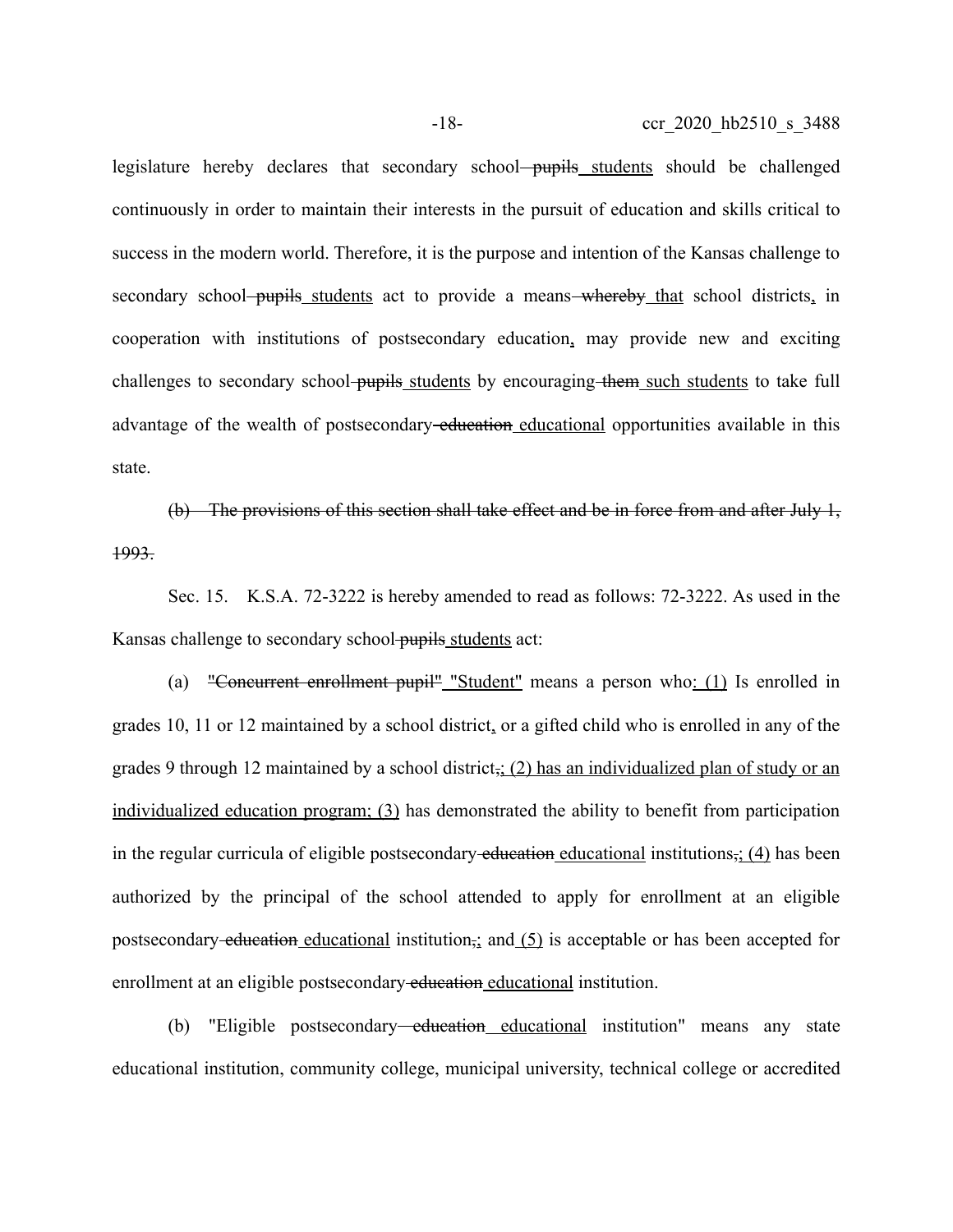independent institution.

(c) "State educational institution" has the meaning ascribed thereto means the same as defined in K.S.A. 76-711, and amendments thereto.

(d) "Community college" means any community college organized and operating under the laws of this state.

(e) "Municipal university" means a municipal university established under the provisions of article 13a of chapter 13 of the Kansas Statutes Annotated, and amendments thereto.

(f) "Accredited independent institution" means—an a not-for-profit institution of postsecondary education the main campus of which is located in Kansas and which that: (1) Is operated independently and not controlled or administered by any state agency or any subdivision of the state,  $\frac{1}{2}$  maintains open enrollment, and (3) is accredited by the northcentral association of colleges and secondary schools accrediting agency based on its requirements as of April 1, 1985 a nationally recognized accrediting agency for higher education in the United States.

(g) "Technical college" has the meaning ascribed thereto means the same as defined in K.S.A. 74-32,407, and amendments thereto.

(h) "Gifted child" has the meaning ascribed thereto means the same as defined in K.S.A. 72-3404, and amendments thereto, or in rules and regulations adopted pursuant thereto.

Sec. 16. K.S.A. 72-3223 is hereby amended to read as follows: 72-3223. (a) The board of education of any school district and any eligible postsecondary<del>-education</del> educational institution may enter into a cooperative agreement regarding the dual or concurrent enrollment of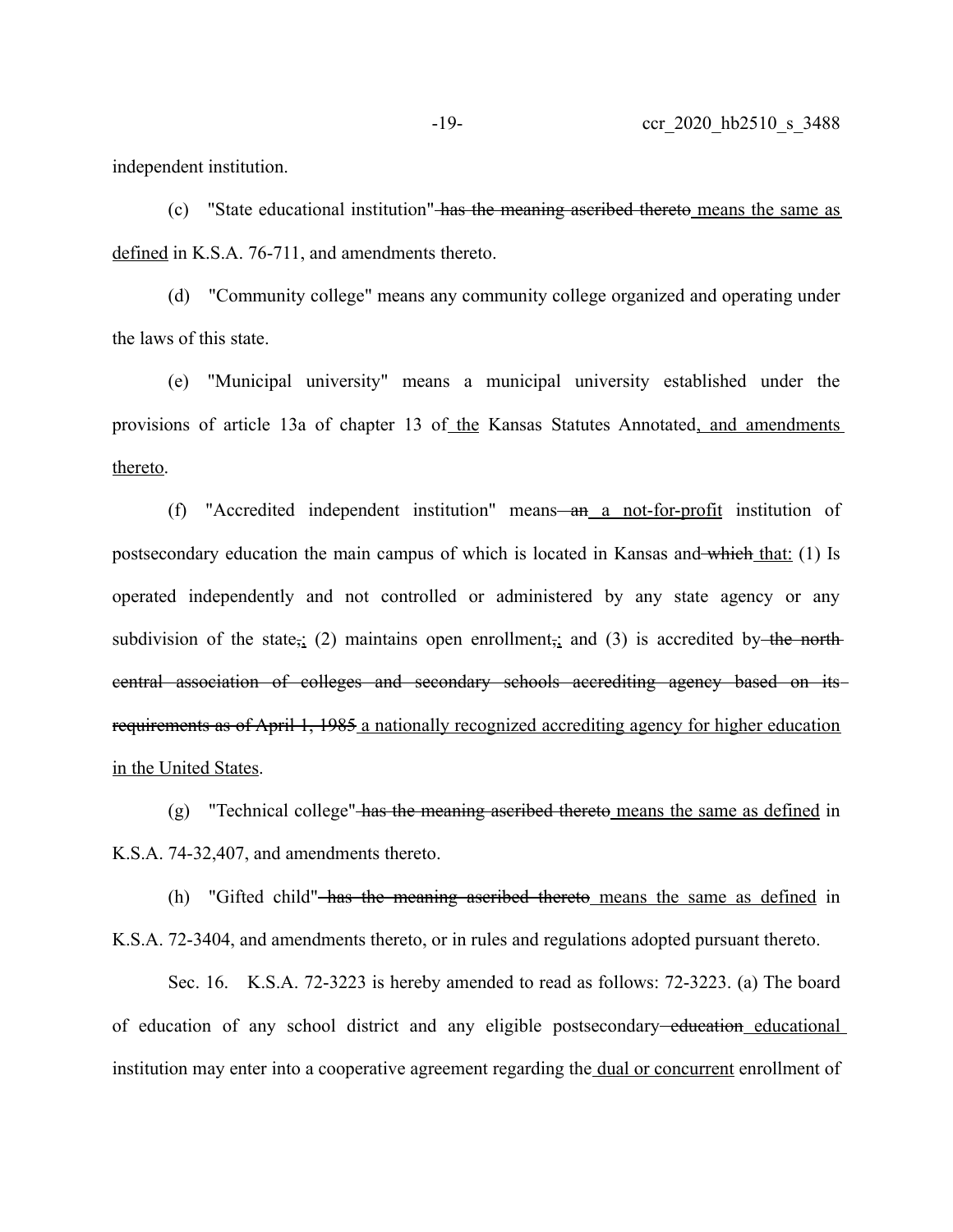limited to, the following:

(1) The academic credit to be granted for course work successfully completed by the pupil student at the institution, which credit shall qualify-as college credit and may qualify as both high school and college credit;

(2) the requirement that such course work qualify as credit applicable toward the award of a degree or certificate at the institution;

(3) except as otherwise provided in subsection (b), the requirement that the pupil shall pay to the institution the student shall pay the negotiated amount of tuition and related costs charged by the institution for the student's enrollment of the pupil; and

(4) the requirement that the eligible postsecondary educational institution shall notify the student or the student's parent or guardian if the course the student enrolled in at the eligible postsecondary educational institution is not a systemwide transfer course approved by the state board of regents and, as a result, the student may not receive credit for such course if the student transfers to or attends another postsecondary educational institution.

(b) The provisions of this section shall take effect and be in force from and after July  $1$ , 1993 The board of education of a school district, in its discretion, may pay all or a portion of the negotiated amount of tuition and related costs, including fees, books, materials and equipment, charged by an eligible postsecondary educational institution for a student's enrollment in such institution. As part of any agreement entered into pursuant to this section, the board of education of a school district shall not be required to pay any amount of tuition and required fees that are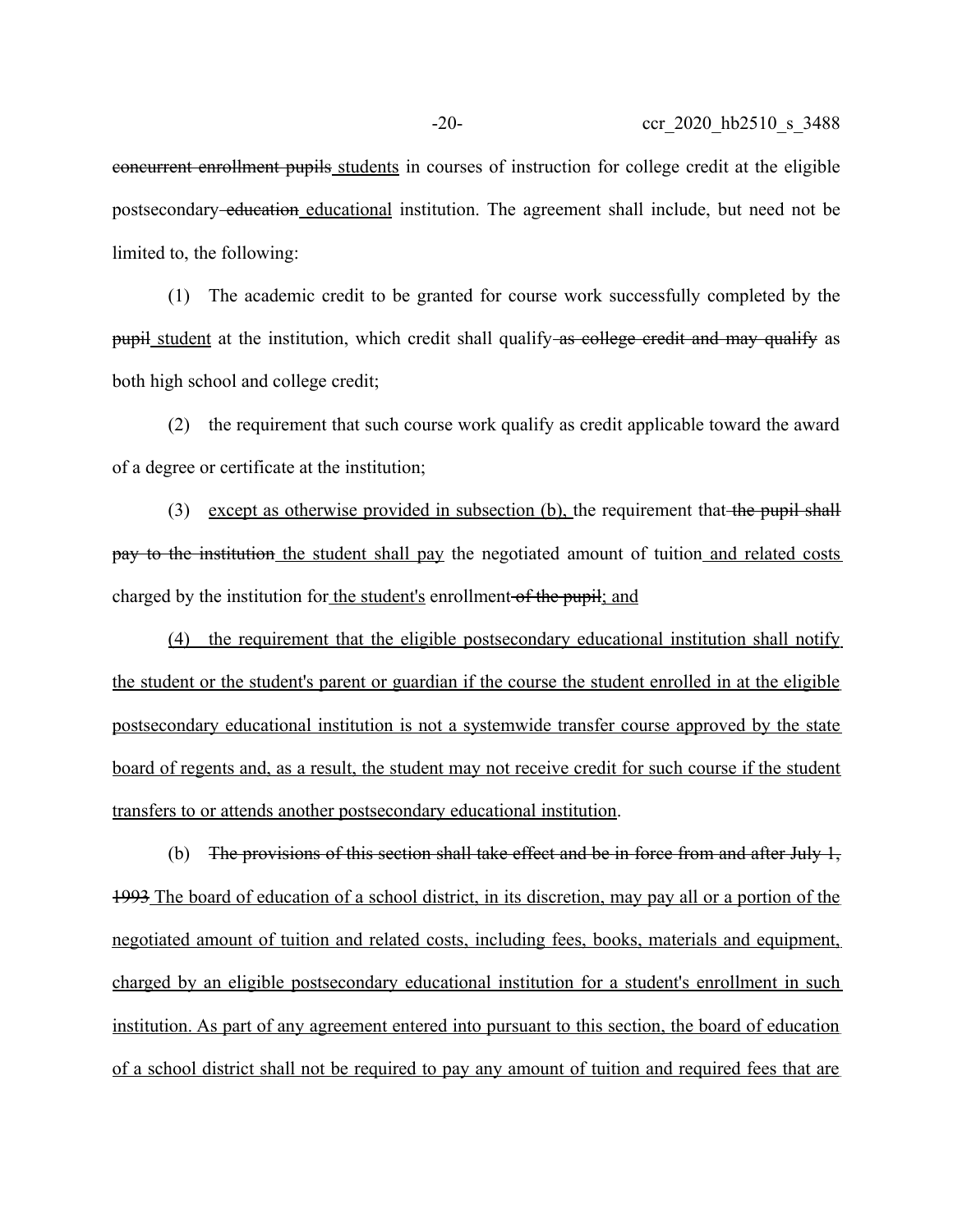waived for an eligible foster child pursuant to the foster child educational assistance act, K.S.A. 75-53,111 et seq., and amendments thereto, except that the board, in its discretion, may pay any related costs that are not waived pursuant to such act, including fees, books, materials and equipment, charged by an eligible postsecondary educational institution for the student's enrollment in such institution. Any such payment shall be paid directly to the eligible postsecondary educational institution and shall be credited to such student's account.

Sec. 17. K.S.A. 72-3224 is hereby amended to read as follows:  $72-3224$ . (a) No school district shall be responsible for the payment of tuition charged to concurrent enrollment pupils by eligible education institutions or for the provision of transportation for such pupils Except as otherwise provided in K.S.A. 72-3223(b), and amendments thereto, each student dually or concurrently enrolled in an eligible postsecondary educational institution pursuant to K.S.A. 72- 3220 et seq., and amendments thereto, shall be responsible for the payment of the negotiated tuition and related costs, including fees, books, materials and equipment, charged by such institution for the student's enrollment.

(b) The board of education of a school district, in its discretion, may provide for the transportation of a student to or from any eligible postsecondary<del>-education</del> educational institution.

(b) Each concurrent enrollment pupil shall be responsible for payment of tuition for enrollment at an eligible postsecondary education institution and for payment of the costs of books and equipment and any other costs of enrollment.

(c) Each concurrent enrollment pupil student dually or concurrently enrolled in an eligible postsecondary educational institution pursuant to K.S.A. 72-3220 et seq., and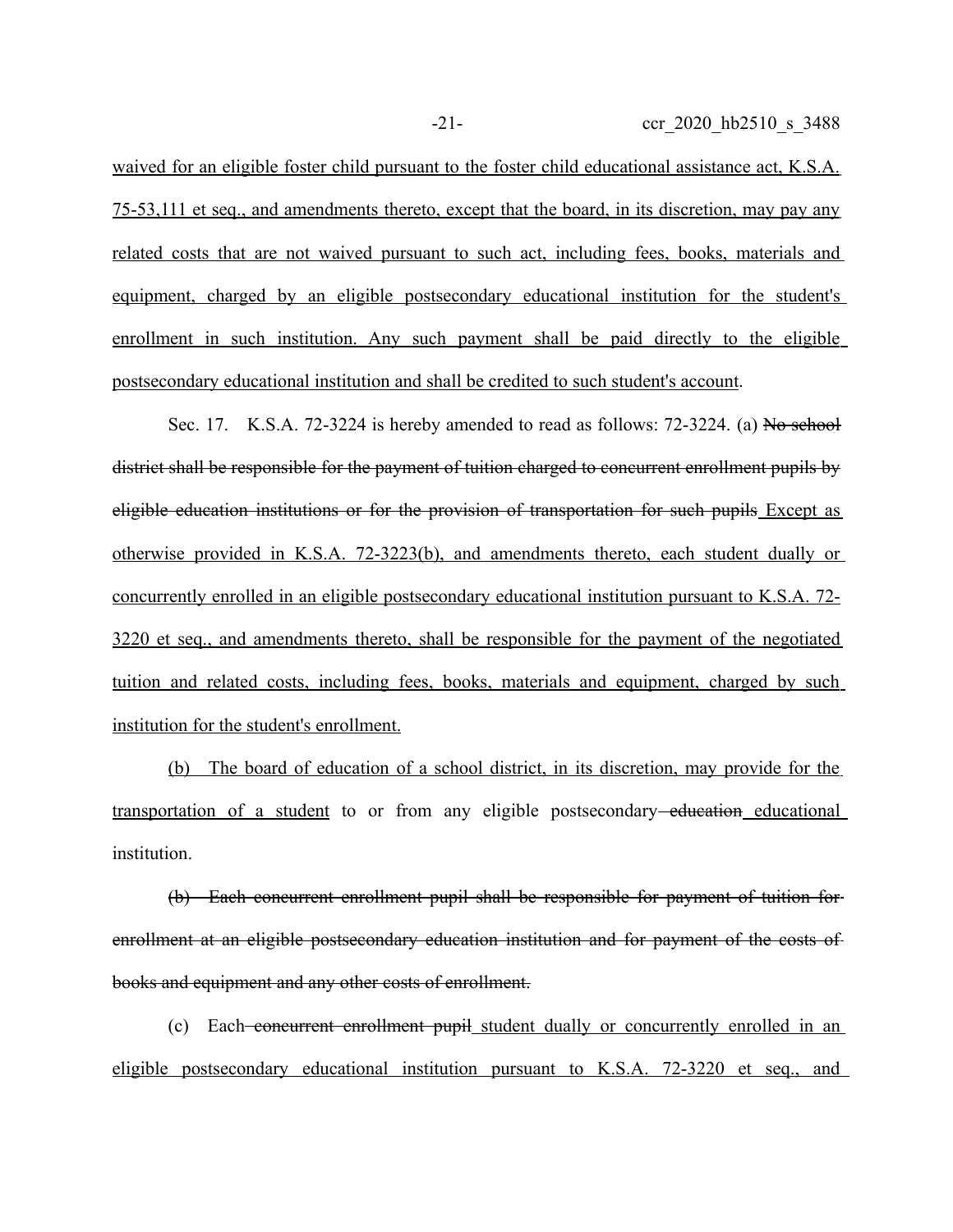amendments thereto, who satisfactorily completes course work at an eligible postsecondary education such institution shall be granted appropriate credit toward fulfillment of the requirements for graduation from high school unless such credit is denied by the school district in which the pupil is enrolled on the basis that high school credit is inappropriate for such course work.

(d) The provisions of this section shall take effect and be in force from and after July  $\frac{1}{2}$ . 1993 In order to remain eligible for participation in the program, a student shall remain in good standing at the eligible postsecondary educational institution or shall show satisfactory progress as determined by the school district.

 (e) The provisions of the Kansas challenge to secondary school students act shall not apply to any enrollment in career technical education courses or programs pursuant to K.S.A. 72- 3810 et seq., and amendments thereto, or the career technical education incentive program established pursuant to K.S.A. 72-3819, and amendments thereto.

Sec. 18. K.S.A. 2019 Supp. 72-5179 is hereby amended to read as follows: 72-5179. (a) The state board of education shall provide the ACT college entrance exam and the three ACT workkeys assessments that are required to earn a national career readiness certificate to each student enrolled in grades 11 and 12, and the pre-ACT college entrance exam to each student enrolled in grade nine. No student shall be required to pay any fees or costs to take any such exam or assessments. The state board shall not be required to provide more than one exam and three assessments for each student. The state board of education may enter into any contracts that are necessary to promote statewide cost savings to administer such exams and assessments.

(b) On or before the first day of the regular legislative session in 2021, and each year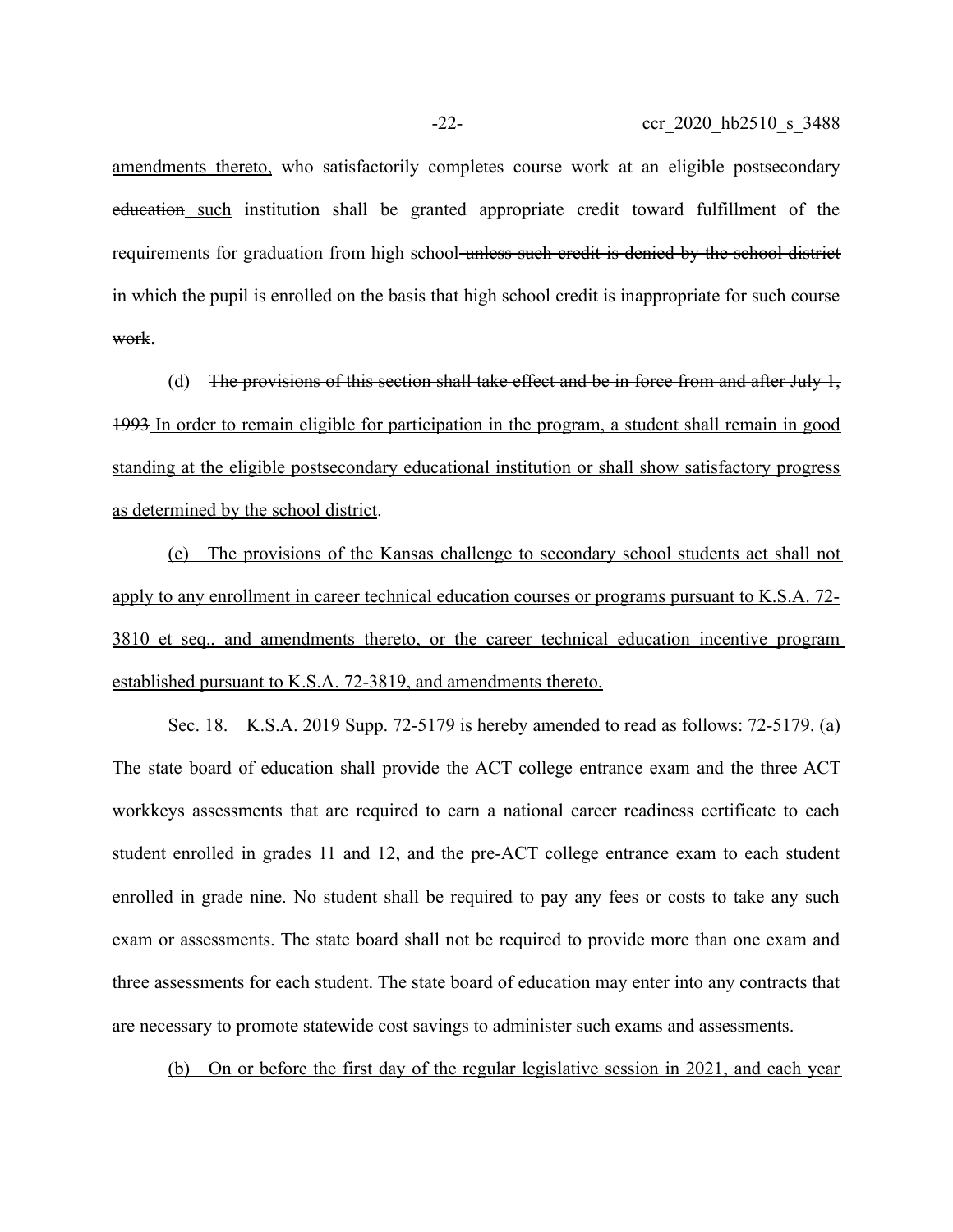thereafter, the state board of education shall prepare and submit a report to the senate standing committee on education and the house standing committee on education that includes aggregate exam and assessment data for all students who were provided the exams and assessments pursuant to this section.

 ( c) As used in this section, "student" means any person who is regularly enrolled in any public or accredited nonpublic school located in Kansas.

Sec. 19. K.S.A. 75-53,112 is hereby amended to read as follows: 75-53,112. As used in the Kansas foster child educational assistance act:

(a) "Kansas educational institution" means and includes any community college, the municipal university, state educational institution, the institute of technology at Washburn university or technical college.

(b) "Eligible foster child" means anyone who:

(1)  $(A)$  (i) Is in the custody of the secretary and in a foster care placement on the date such child attained 18 years of age;  $(B)$  (ii) has been released from the custody of the secretary prior to attaining 18 years of age, after having graduated from a high school or fulfilled the requirements for a general educational development (GED) certificate while in foster care placement and the custody of the secretary;  $\left(\frac{C}{i}\right)$  (iii) is adopted from a foster care placement on or after such child's  $16<sup>th</sup>$  birthday; or  $(D)$  (iv) left a foster care placement subject to a guardianship under chapter 38 or 59 of the Kansas Statutes Annotated, and amendments thereto, on or after such child's  $16<sup>th</sup>$  birthday; or

(B) is a student as defined under the Kansas challenge to secondary school students act, K.S.A. 72-3220 et seq., and amendments thereto, and was in the custody of the secretary and in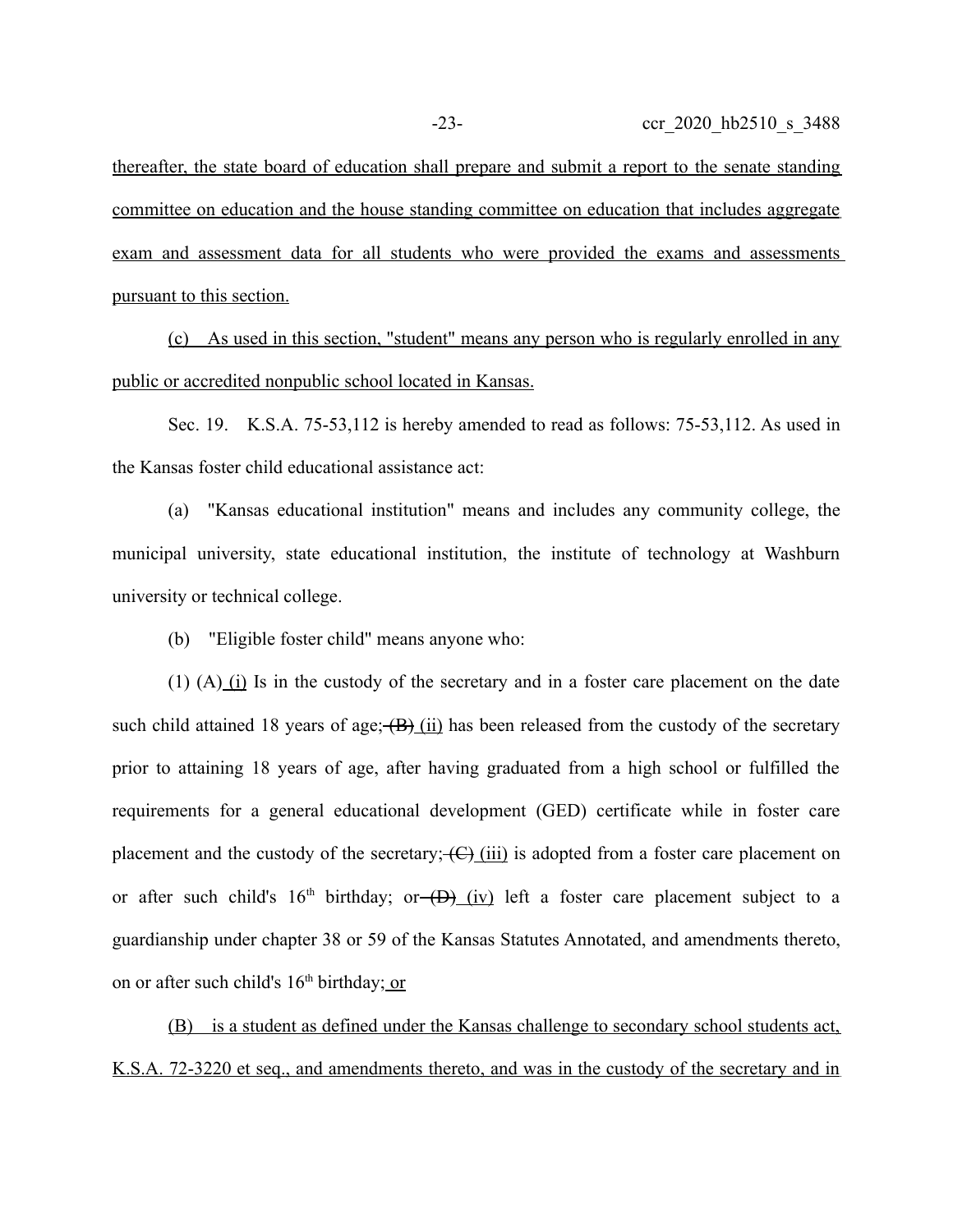foster care placement at any time such child was enrolled in grades nine through 12 at a school of a school district; and

(2) enrolls in a Kansas educational institution on or after July 1, 2006.

(c) "Kansas foster child educational assistance program" or "program" means the program established pursuant to the provisions of the Kansas foster child educational assistance act, which shall provide for: (1) Undergraduate enrollment of eligible foster children pursuant to subsection (b)(1)(A) through the semester the eligible foster child attains 23 years of age; or (2) undergraduate enrollment of eligible foster children pursuant to subsection  $(b)(1)(B)$  through the Kansas challenge to secondary schools act, K.S.A. 72-3220 et seq., and amendments thereto.

(d) "Educational program" means a program which that is offered and maintained by a Kansas educational institution and leads to the award of a certificate, diploma or degree upon satisfactory completion of course work requirements.

(e) "Secretary" means the secretary for children and families.

Sec. 20. K.S.A. 65-2877a, as amended by section 5 of chapter 52 of the 2019 Session Laws of Kansas, 72-3220, 72-3221, 72-3222, 72-3223, 72-3224 and 75-53,112 and K.S.A. 2019 Supp. 17-2707, 17-7668 and 72-5179 are hereby repealed.";

And by renumbering sections accordingly;

On page 1, in the title, in line 1, by striking all after "ACT"; in line 2, by striking all before the period and inserting "concerning education; creating the Kansas promise scholarship act; requiring a Kansas foster care children annual academic report card; authorizing the state board of regents on behalf of Kansas state university to sell certain real property in Saline county; authorizing school districts to pay tuition and fees for concurrent and dual enrollment of